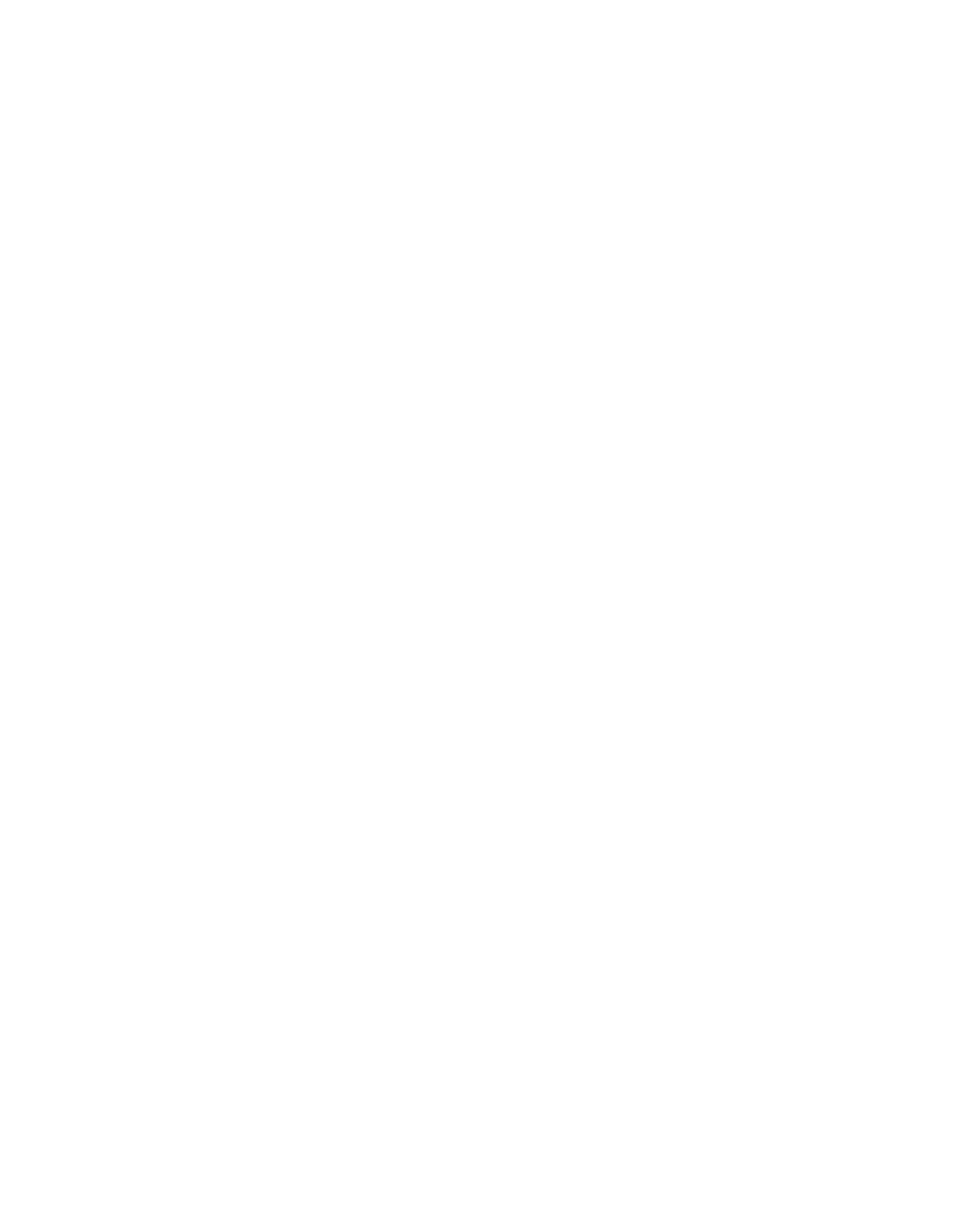### **TABLE OF CONTENTS**

| Page                                                                                                                                                                  |
|-----------------------------------------------------------------------------------------------------------------------------------------------------------------------|
| TABLE OF CONTENTS                                                                                                                                                     |
| TABLE OF CITED AUTHORITIES iii                                                                                                                                        |
| I. INTEREST OF THE AMICUS CURIAE 1                                                                                                                                    |
|                                                                                                                                                                       |
| A. Justification, Not Transformativeness,                                                                                                                             |
| The Fair Use Inquiry Is Concerned<br>1.<br>With Justification, And Not<br>"Transformation" By Merely<br>Changing The Context In Which<br>Consumers Encounter A Work 4 |
| This Court's Adoption of The<br>2.<br>Word "Transformation" Must Be<br>Reconsidered In Light Of The<br>Context In Which It Arose 9                                    |
| Inventing Around Copyright, To<br>B.<br>Enable Infringement, is Infringement,<br>Not Fair Use 11                                                                      |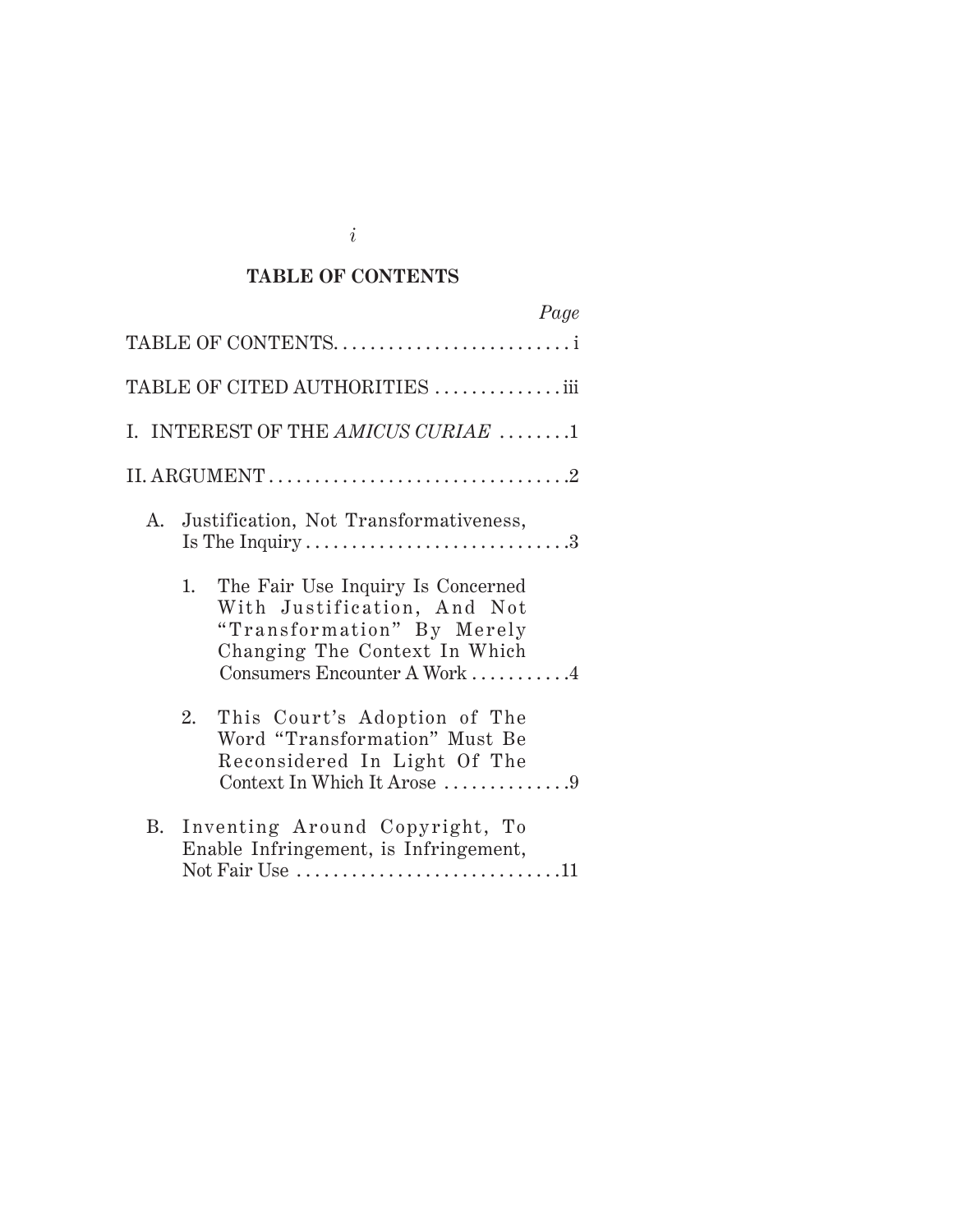*Table of Contents*

| C. The Second Circuit's Decision Ignored<br>Improperly The Required Qualitative                                            |  |
|----------------------------------------------------------------------------------------------------------------------------|--|
| Analysis of Google's Takings In Favor<br>Of A Quantitative Analysis, Erroneously<br>Impacting Its View Of Potential Market |  |
| Harm                                                                                                                       |  |
| <b>III. CONCLUSION.</b>                                                                                                    |  |

# *ii*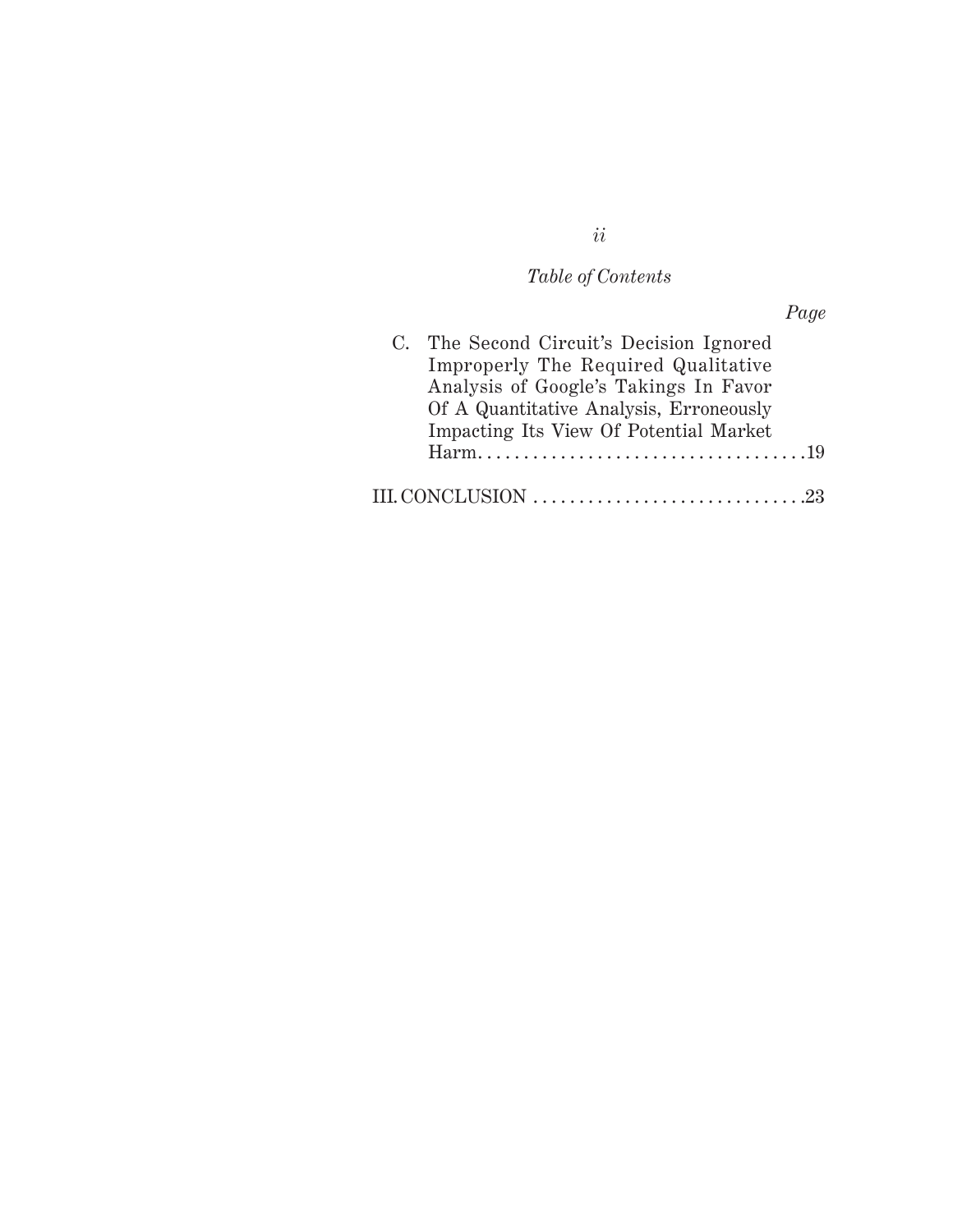### **TABLE OF CITED AUTHORITIES**

*Page*

### **CASES**

| A&M Records v. Napster, Inc.,                                                                      |
|----------------------------------------------------------------------------------------------------|
| ABC, Inc. et al. v. Aereo, Inc.,<br>$134$ S. Ct. 2498 (2015). $\dots$ . $\dots$ . $11, 14, 15, 19$ |
| Authors Guild v. Google, Inc.,<br>282 F.R.D. 384 (S.D.N.Y. 2012), vacated,                         |
| Authors Guild v. Google, Inc.,                                                                     |
| Authors Guild v. Google, Inc.,                                                                     |
| Authors Guild v. Google, Inc.,                                                                     |
| Cambridge Univ. Press v. Patton,                                                                   |
| Campbell v. Acuff-Rose Music, Inc.,                                                                |
| Cartoon Network LP v. CSC Holdings, Inc.,                                                          |

### *iii*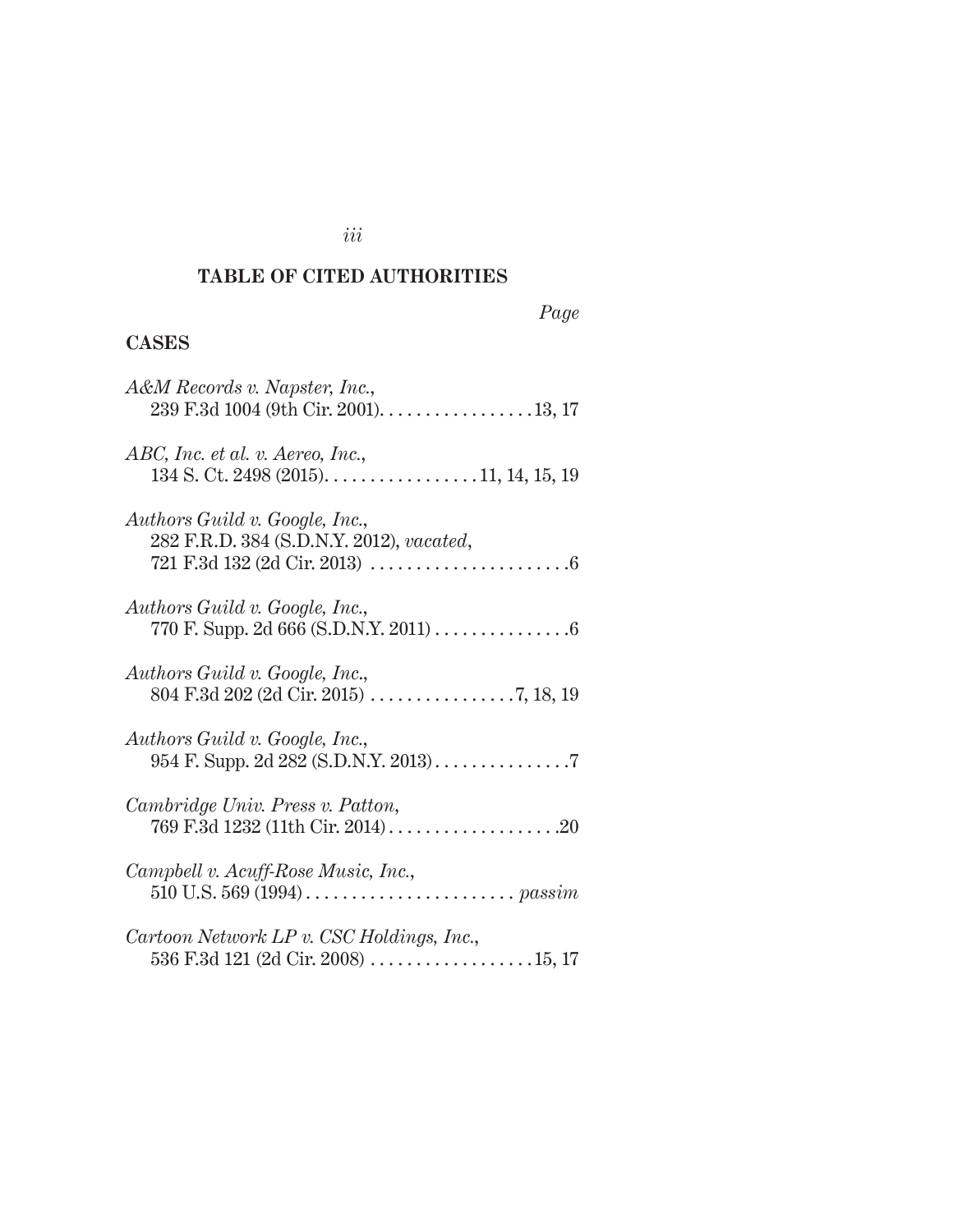### *Cited Authorities*

*iv*

| eBay, Inc. v. MercExchange, L.L.C.,                                                                                               |
|-----------------------------------------------------------------------------------------------------------------------------------|
| Harper & Row Publishers, Inc. v.<br>Nation Enterprises,<br>471 U.S. 539 (1985). $\ldots$ . $\ldots$ . $\ldots$ . $19, 20, 22, 23$ |
| In re Aimster Copyright Litig.,                                                                                                   |
| Metro-Goldwyn-Mayer Studios v. Grokster,                                                                                          |
| Salinger v. Random House,<br>650 F. Supp. 413 (S.D.N.Y. 1986), rev'd,<br>811 F.2d 90 (2d Cir. 1987) 10                            |
| Sony Corp. v. Universal Studios,                                                                                                  |
| WNET Thirteen v. Aereo, Inc.,<br>$712$ F.3d 676 (2d Cir. 2013) 11, 15, 18                                                         |
| <b>STATUTES AND OTHER AUTHORITIES</b>                                                                                             |
|                                                                                                                                   |

Judge Leval, *Toward a Fair Use Standard*, 103 Harvard Law Review 1105 (1990) . . *passim*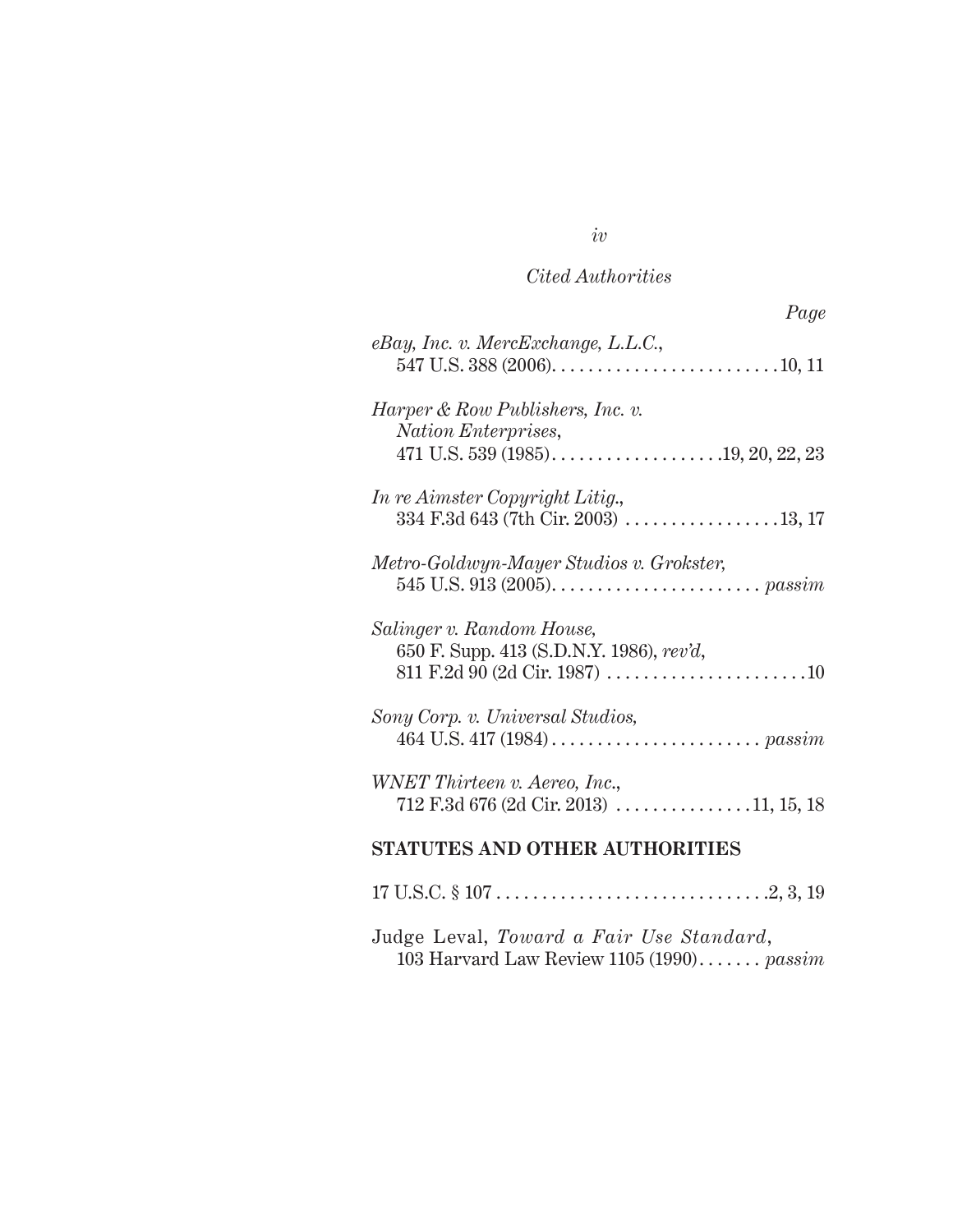#### **I. INTEREST OF THE** *AMICUS CURIAE*

*Amicus curiae* American Society of Journalists and Authors, Inc. ("ASJA"), founded in 1948, is a nongovernmental, 501(c)(6) not for profit organization with headquarters in New York City and with active regional chapters in Arizona, Illinois, New York City (local chapter separate from headquarters), Florida, Northern California, Southern California, San Diego (separate from Southern California), Boston, the Rocky Mountains region (Denver area), the Southeast (Atlanta area), the Upper Midwest (Minneapolis area), upstate New York (Rochester area), Downstate New York (separate from NYC), and Washington, DC.<sup>1</sup>

ASJA has approximately 1,200 members consisting of outstanding freelance writers of magazine articles, trade books, and many other forms of nonfiction writing, each of whom has met ASJA's exacting standards of professional achievement. The requirements for membership in the organization are stringent: an author is required to demonstrate a substantial professional resume before being admitted to membership. Nonfiction book authors qualify with two or more traditionally published nonfiction books or one book with a second under contract. Article authors must provide a minimum of six substantial bylined articles written on a freelance basis in national publications that pay for content. A reader browsing any

<sup>1.</sup> No party or their counsel authored this brief in whole or in part or contributed money to fund preparing or submitting this brief. All parties have consented to the filing of this brief, as the parties agreed to a blanket consent for amicus briefs ten days in advance. ASJA has no parent corporation, and no publicly held corporation owns 10% or more of its stock.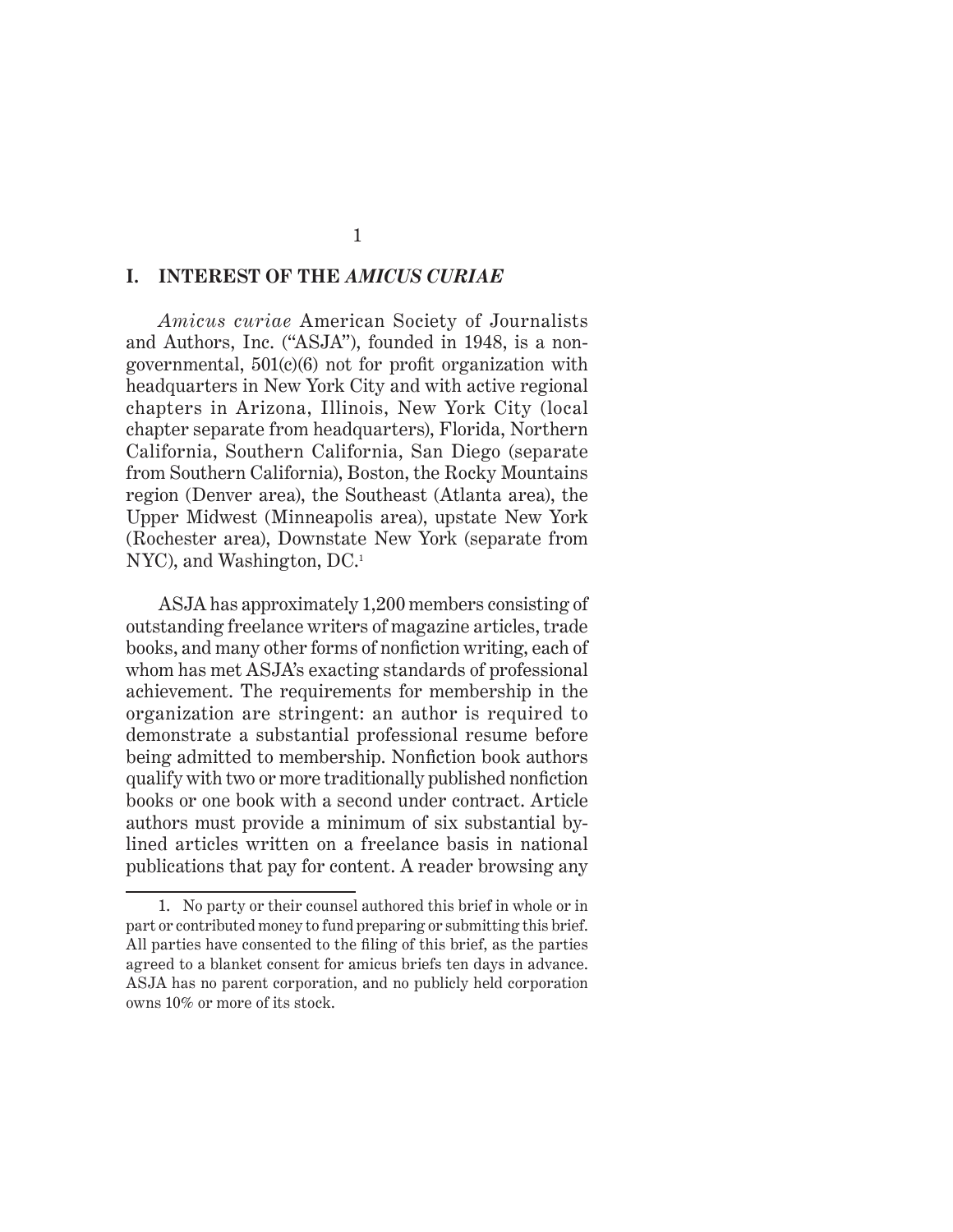U.S. bookstore would find many titles by ASJA members. *See generally*, *http://www.asja.org/our-members/membernews/*.

Additionally, ASJA is the publisher and author of several works. Therefore, ASJA is itself a copyright owner of written content, was a member of the putative class when this lawsuit was a class action, and has a great interest in the outcome of this appeal on behalf of its members and itself. ASJA supports Plaintiff-Appellant Authors Guild's appeal of the opinion of the Second Circuit finding that Google, Inc.'s ("Google") use of copyrighted works in the Google Books project constitutes fair use.

#### **II. ARGUMENT**

The Second Circuit's decision, if upheld, threatens to undo the balance set forth by Congress in the fair use section of the Copyright Act (the "Act"), 17 U.S.C. §107 (1992). The Act strikes a balance between copyright owners and users which the Second Circuit's decision takes too far in the direction in favor of those who seek to use copyrighted materials without compensating creators. While the Authors' Guild main brief covers many of these errors, ASJA submits this brief to aid the Court in understanding the real life impact the Google Books "snippet view" program is having on the livelihood of authors, in an environment where it is already difficult to make a living.

The Second Circuit erred by considering "transformativeness" in a manner completely detached from "justification" or fairness. It also construed this Court's use of the word "transformative" in an overly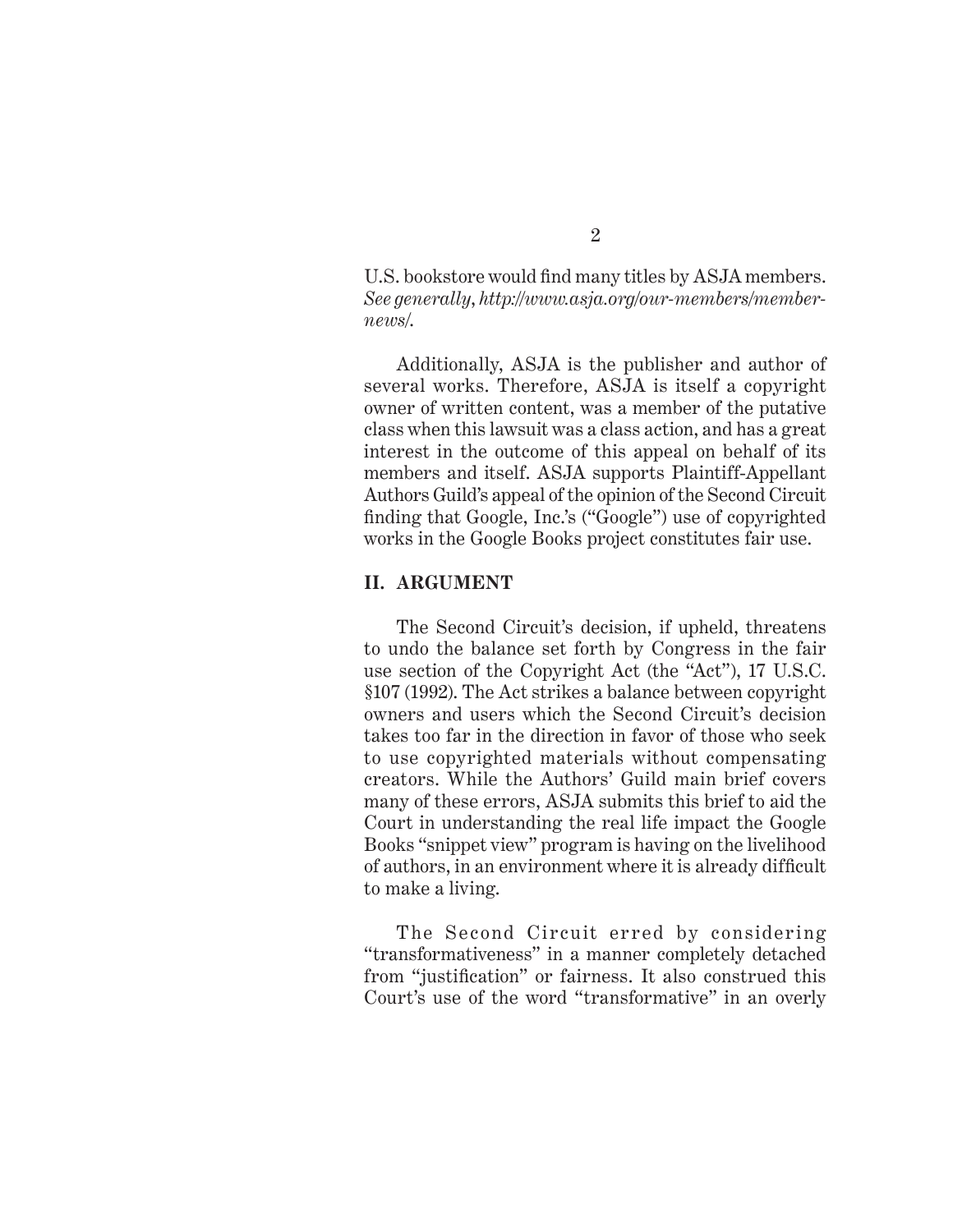broad manner and out of context. Next, the court failed to heed this Court's recent decisions denying the ability of technology companies to evade copyright by "inventing around" it. Finally, the Second Circuit ignored this Court's requirement that a qualitative analysis of the portions of a work used by the defendant be undertaken, and instead it opted in favor of a quantitative analysis that makes no sense in the context of Google's "snippet view" product.

#### **A. Justification, Not Transformativeness, Is The Inquiry**

Although "transformative use" is not mentioned in the statutory fair use factors in Section 107 of the Act, in *Campbell v. Acuff-Rose Music, Inc.*, 510 U.S. 569 (1994), this Court first announced that an inquiry into whether a use of a copyrighted work is "transformative" should be a part of a court's analysis of fair use. Addressing a parody of Roy Orbison's song "Oh, Pretty Woman," by 2LiveCrew, this Court found that parody was a form of criticism, thus fitting within the subject matter referred to in the preamble of Section 107. In so doing, this Court defined "transformation" as whether the otherwise infringing work "adds something new, with a further purpose or different character, **altering the first with new expression, meaning, or message**." *Id.* at 579 (emphasis added). Finding that parody can be a form of criticism, this Court remanded the case for a determination of fair use. Here, Google has not altered the works at all, or imbued them with new meaning or message. Their meanings and messages are the same.

The term "transformative" was coined by Judge Leval in 1990, in an article entitled *Toward a Fair Use*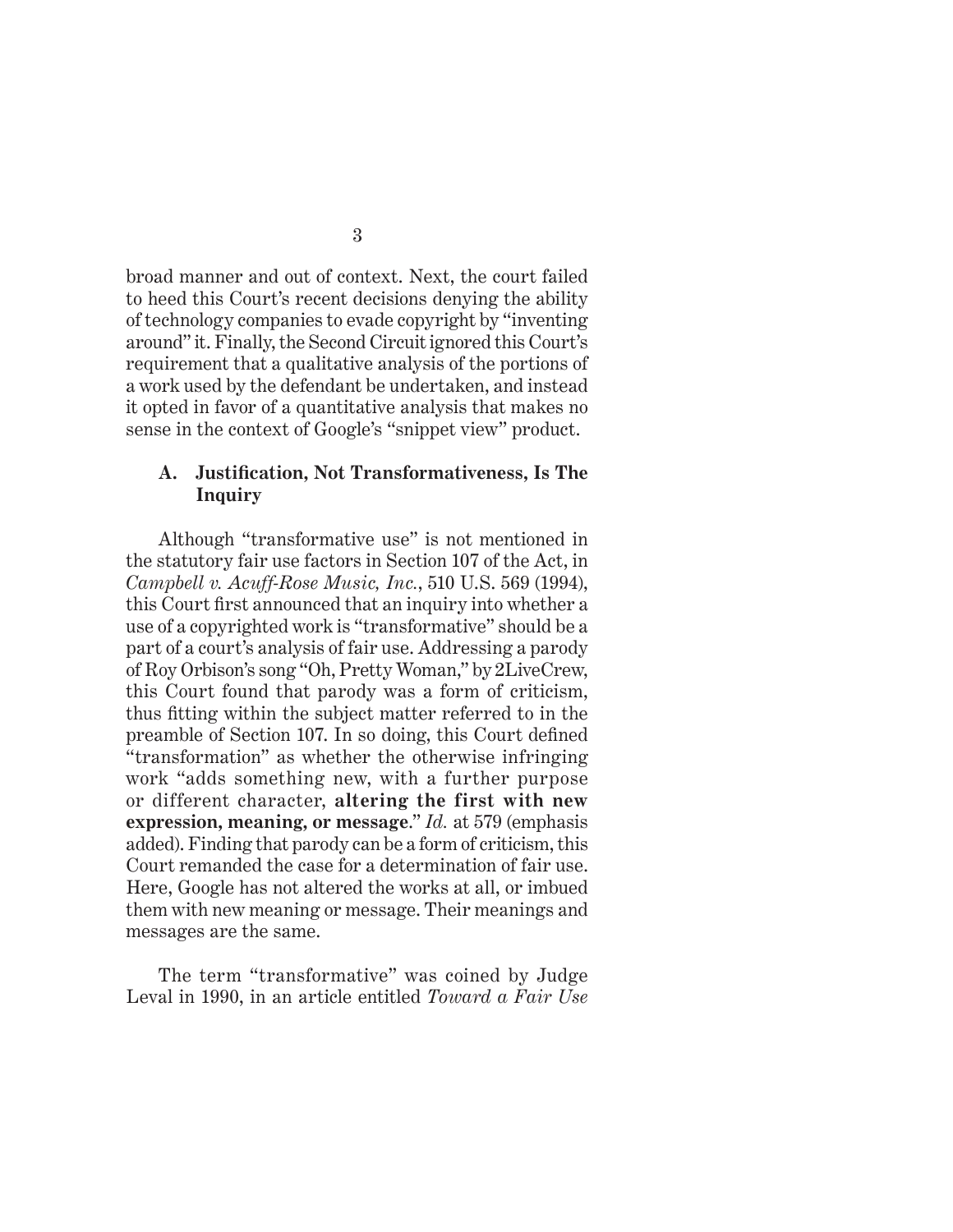*Standard*, 103 Harvard Law Review 1105 (1990). To put this Court's decision in *Campbell* into proper context, it is important to revisit the source. Doing so reveals that the Second Circuit stretched what this Court meant well beyond its intended meaning.

#### **1. The Fair Use Inquiry Is Concerned With Justification, And Not "Transformation" By Merely Changing The Context In Which Consumers Encounter A Work**

To engage in a bit of "text mining," variants of the word "transformation" appear 23 times in Judge Leval's 1990 article, while variants of the word "justification" appear 57 times. Google appears to forget that "transformation" was never intended to be a fair use factor. Rather, it was part of Judge Leval's proposal for reaching the more important and fundamental issue of whether the infringer had a fair justification for its taking:

1. Factor One--The Purpose and Character of the Secondary Use. -- Factor One's direction that we "consider[] . . . the purpose and character of the use" **raises the question of justification**. Does the use fulfill the objective of copyright law to stimulate creativity for public illumination? This question is vitally important to the fair use inquiry, and lies at the heart of the fair user's case….

In analyzing a fair use defense, it is not sufficient simply to conclude whether or not justification exists. The question remains **how powerful, or persuasive, is the justification**, because the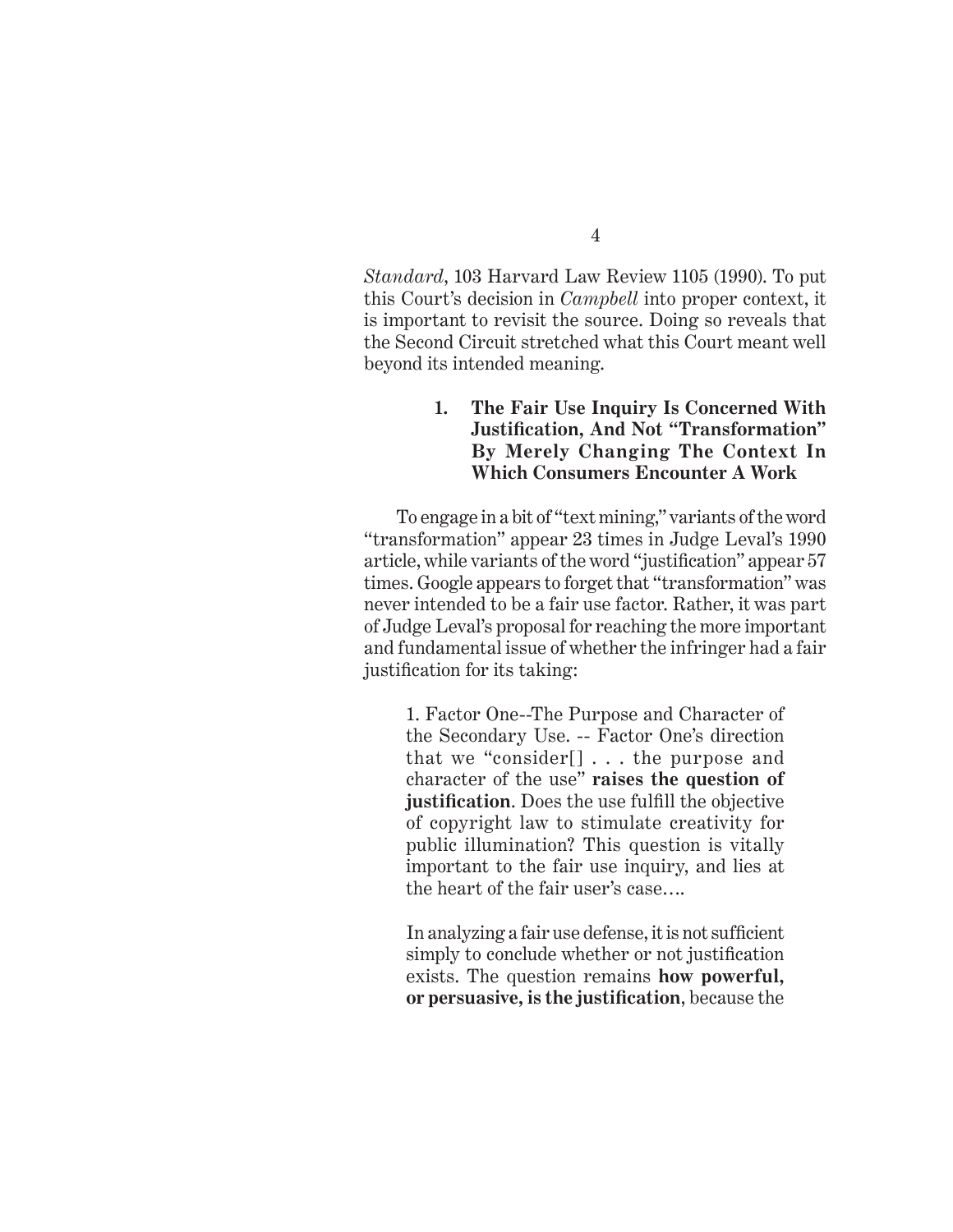court must weigh the strength of the secondary user's justification against factors favoring the copyright owner.

I believe the answer to the **question of justification turns primarily on whether, and to what extent, the challenged use is transformative**. The use must be productive and must employ the quoted matter **in a different manner or for a different purpose** from the original. A quotation of copyrighted material that **merely repackages or republishes the original is unlikely to pass the test**; in Justice Story's words, it would merely "supersede the objects" of the original. If, on the other hand, the secondary use adds value to the original--if the quoted matter is used as raw material, **transformed in the creation of new information, new aesthetics, new insights and understandings**-- this is the very type of activity that the fair use doctrine intends to protect for the enrichment of society.

Transformative uses may include criticizing the quoted work, exposing the character of the original author, proving a fact, or summarizing an idea argued in the original in order to defend or rebut it. They also may include parody, symbolism, aesthetic declarations, and innumerable other uses.

Leval at 1111 (emphasis added). The question is not whether something has been transformed, but whether the infringer is justified. The strength of the justification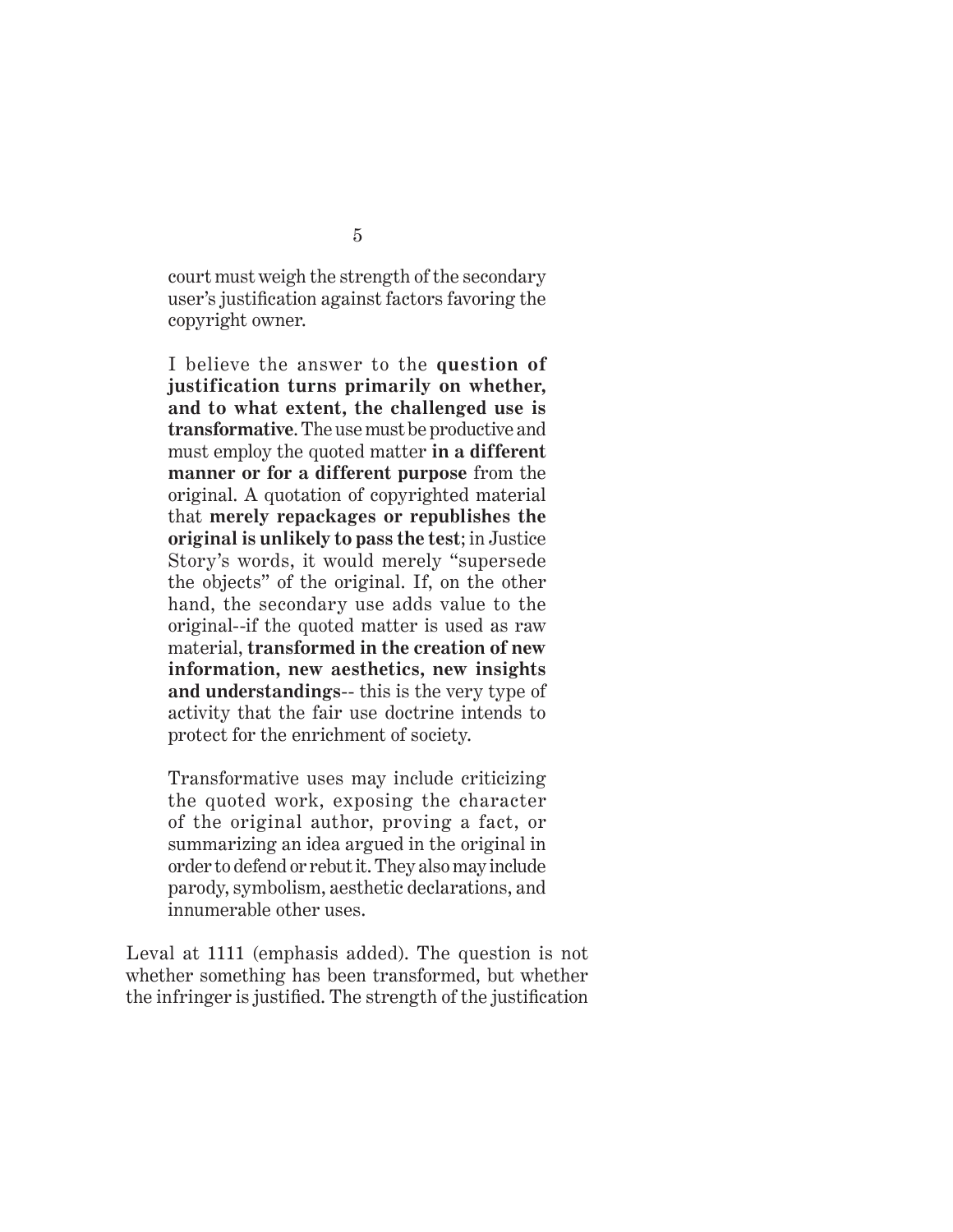can then be weighed – in Judge Leval's view – based on the degree of transformation. But it begins with justification.

Thus, the Second Circuit erred when it started with finding Google successfully "transformed" the full text of the books it scanned into a searchable database of the full text of the books, but then failing to even consider whether Google was justified in doing so. What is Google's justification other than to aid its commercial motivation? The answer: none.

This Court has held in connection with the fourth fair use factor that to avoid a finding of fair use, a copyright owner need only show "**some** meaningful likelihood of future harm exists. If the intended use is for commercial gain, that likelihood [of harm] may be presumed." *Sony Corp. v. Universal Studios,* 464 U.S. 417, 451 (1984). With harm to the authors presumed, one must ask whether Google has an overriding justification.

As the district court noted in both of its early decisions in the case, Google embarked on this project without asking the authors for licenses, without asking the authors for consent, and without undertaking any individualized effort to justify the fairness of taking of any particular work of any particular author. *See Authors Guild v. Google Inc.*, 770 F. Supp.2d 666, 673 (S.D.N.Y. 2011) (rejecting proposed class action settlement); *Authors Guild v. Google, Inc.*, 282 F.R.D. 384, 389 (S.D.N.Y. 2012) (granting class certification), *vacated*, 721 F.3d 132, 133 (2d Cir. 2013) (finding the district court should decide fair use before considering class certification). Nor did Google give authors the option of opting out from participation – every work scanned remains in the database. Google proceeded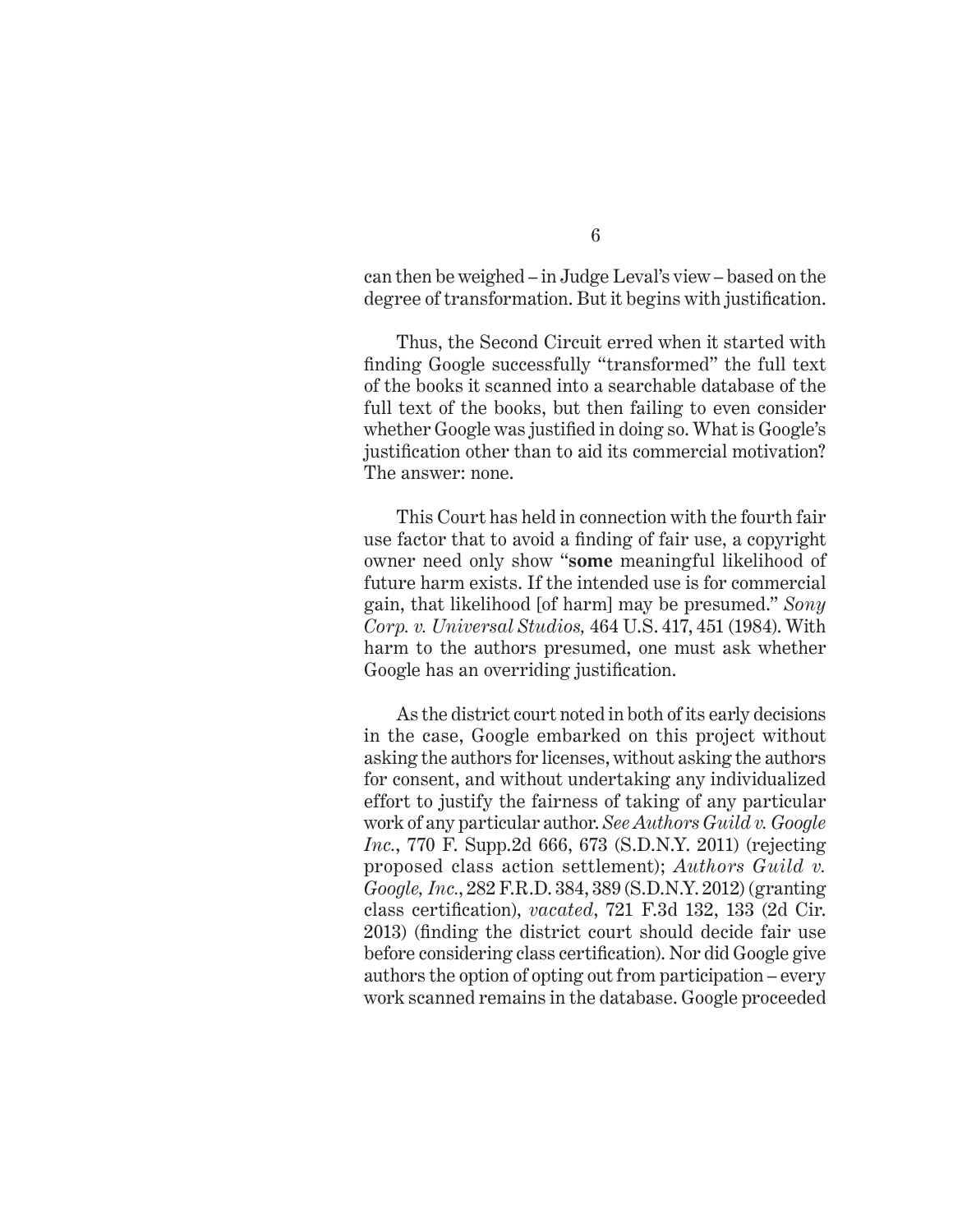this way because its goal was to have a complete database of all of the works it could possibly scan.

A piecemeal database would have been a less attractive, and ultimately less lucrative, foundation on which to build commercial products. A database where it had to pay for licenses would have been less attractive to Google. Google certainly anticipated that in the course of asking for permissions or licenses, it would have encountered authors who would have said "no," and that it would considerably slow the process of building the database. Any gaps or delay in building the database would have been detrimental to its business model because it would have allowed Google's potential competitors (such as Microsoft or Yahoo!) a greater opportunity to compete in the space. Thus, Google's justification for **scanning** the full text of all of the books was to build as comprehensive a database as possible for its own gain.

Google's justification for **keeping** the full text of the books relates to the product Google built on top of the database, and any future products Google is planning to build on that same foundation. As both Judge Chin and the Second Circuit mentioned, keeping the entire text of all of the books was a technical necessity for the book search engine to function. *See Authors Guild v. Google*, *Inc*., 954 F.Supp.2d 282, 293 (S.D.N.Y. 2013); *Authors Guild v. Google, Inc*., 804 F.3d 202, 221 (2d Cir. 2015). Thus Google's justification for the persistent, permanent copies of the full text of the millions of works it gathered leads us to the same place – Google's justification is that the commercial product it wished to build required a persistent copy of the verbatim, unchanged (and not added to) texts of the scanned works.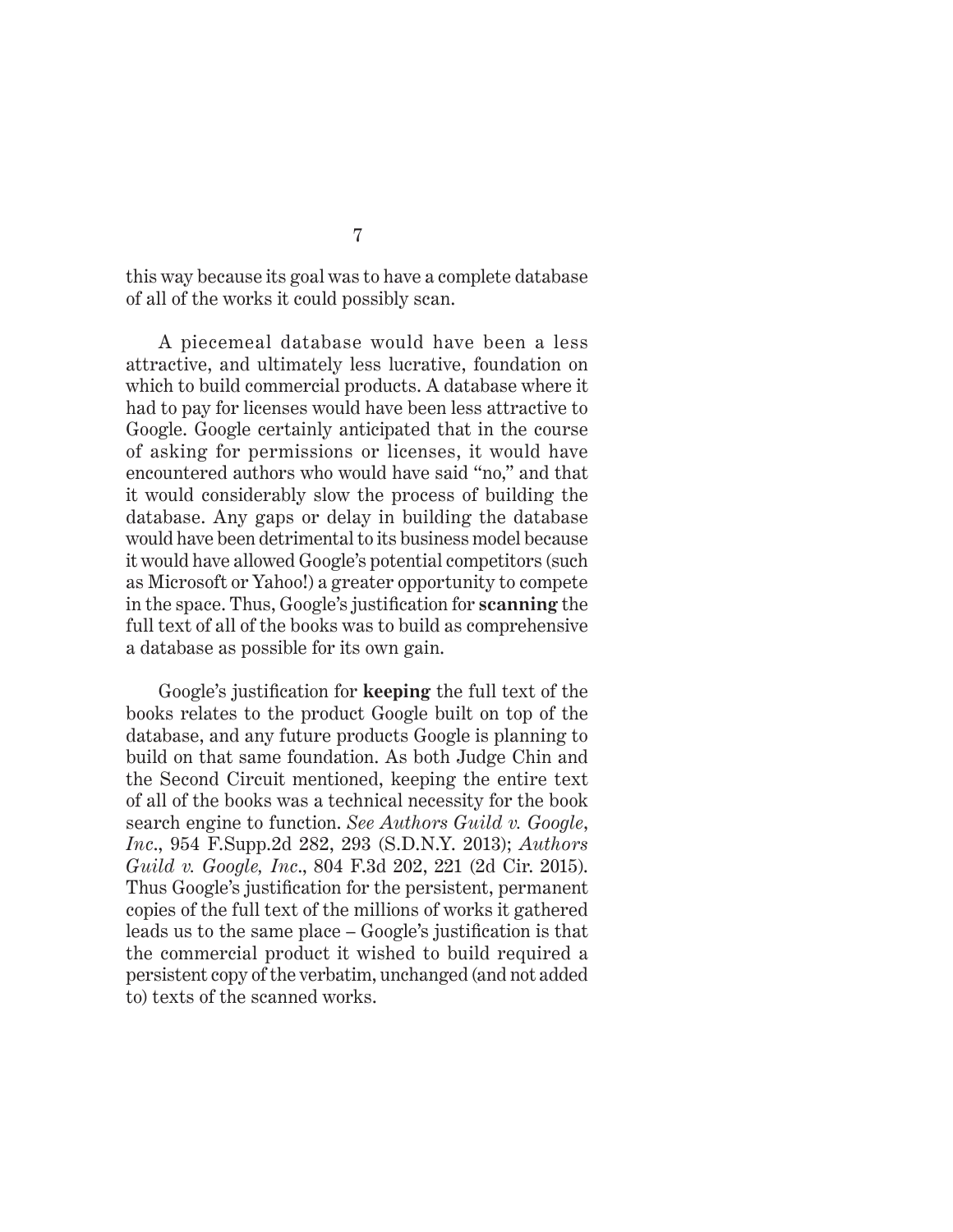Google's purported justification is found in what it argues is a benefit to the consumer, claiming the users of its product benefit because Google scanned and kept every book it found, allowing those users to run comprehensive searches of the written word. But Google's argument does not line up with Judge Leval's original definition of justification or the reason this Court adopted Judge Leval's rationale in *Campbell*: "Does the use fulfill the objective of copyright law to stimulate creativity for public illumination?" Leval at 1111. Google's commercial justification for building the most comprehensive database, upon which it could build the most robust commercial products, does not bear on this question at all. Even if the justification question could be framed from the perspective of consumers, which it cannot, doing so does not answer anything about stimulating creativity.

Moreover, Google's "justification" must be measured by how much "transformation" it made of the works it copied. The answer is it added nothing, and here we find an important distinction from *Campbell* (and Judge Leval's article before *Campbell*) that the Second Circuit missed in this case. Every one of the specific examples given by Judge Leval in 1990 have something in common that the Google project does not, and that is that they speak to using the copyrighted work in the creation of new works that are themselves stimulated by ownership of newly copyright works: "criticizing the quoted work, exposing the character of the original author, proving a fact, or summarizing an idea argued in the original in order to defend or rebut it. They also may include parody, symbolism [and] aesthetic declarations…." Leval at 1111. Google's "snippet view" does none of these things or anything remotely like them.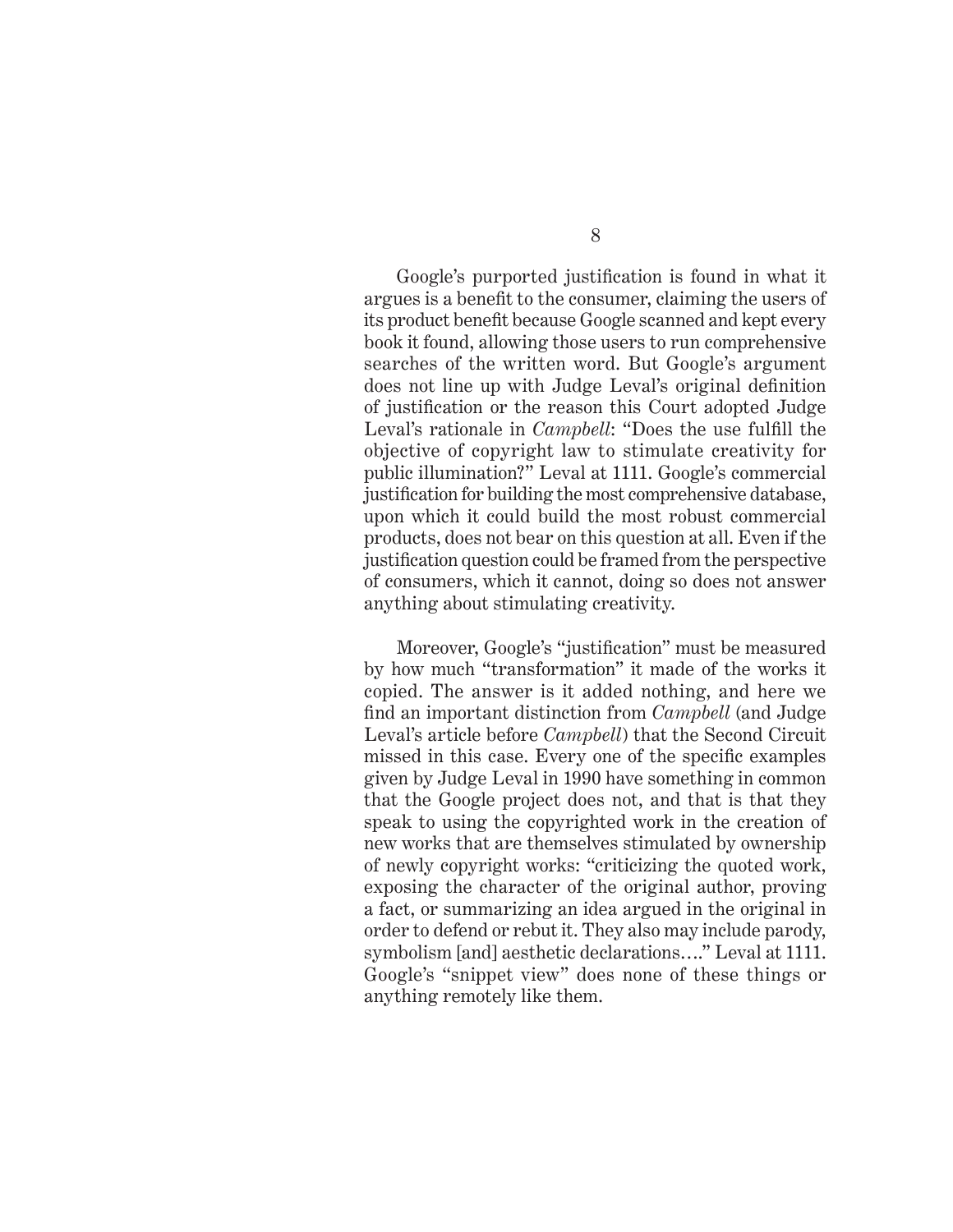Judge Leval's focus in 1990 on justification - and transformativeness only as a means of measuring justification - makes perfect sense in the fair use context. That is because the ultimate question should be whether the infringer's actions were fair. But analyzing whether something is transformed, in the absence of any consideration of fairness or justification, is an empty exercise that can lead parties and courts to improper conclusions. That is what the Second Circuit did here, and this Court should accept *certiorari* to correct this error.

If "transformativeness" has a place in fair use analysis beyond the context of parody as in *Campbell*, it should be placed in its proper context – as a gauge of the strength of the infringer's justification, but measured against the rights and interests of the copyright owner. The Second Circuit failed to perform this analysis, ignoring Google's entirely commercial justification completely. This Court should grant *certiorari* to put "justification," and thus fairness, back into the first factor of the fair use test.

#### **2. This Court's Adoption of The Word "Transformation" Must Be Reconsidered In Light Of The Context In Which It Arose**

When this Court adopted the word "transformative" in *Campbell*, it had Judge Leval's 1990 article in mind. But it is important to recognize that Judge Leval's main concern in the article was about the presumption of irreparable harm afforded to copyright owners at the time as part of the test for granting an injunction. Judge Leval thus felt that he needed to use the fair use doctrine (*i.e.*, justification), as a tool in order to deny injunctions in cases where he felt important information would not reach the public if an injunction were granted.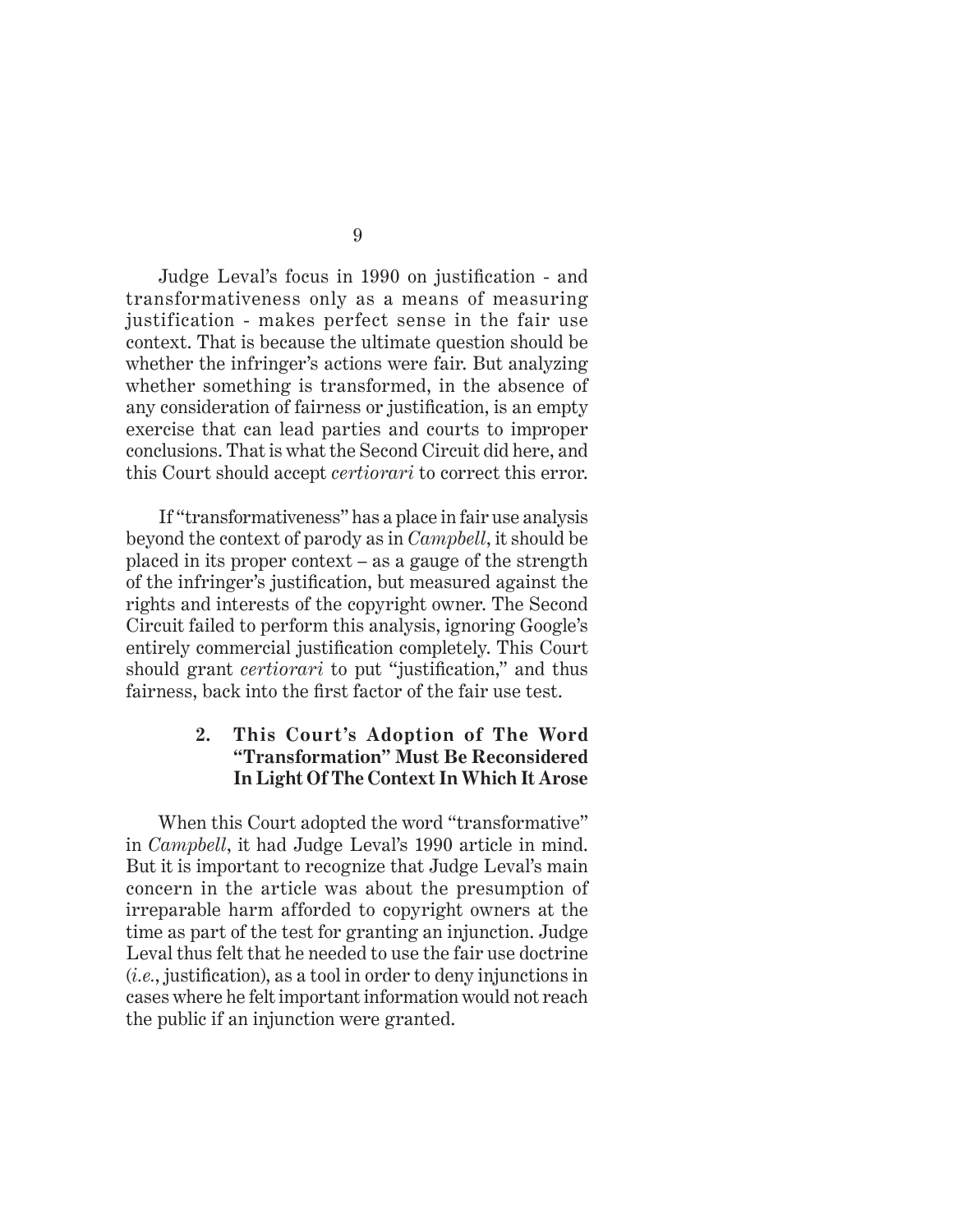That concern, of course, preceded this Court's decision in *eBay, Inc. v. MercExchange, L.L.C.*, 547 U.S. 388 (2006), where this Court announced that injunctions should not be automatically granted upon a finding of infringement in intellectual property cases. But without *eBay* as a guide, in 1990 Judge Leval found himself bound by a presumption of irreparable harm, and had been reversed twice by the Second Circuit for using fair use to deny injunctive relief.

Thus, Judge Leval's main thesis in his 1990 article was that injunctions ought not to be freely given in cases of infringement where the fair use question was close. Judge Leval conceded, for example, that in his District Court opinion in *Salinger v. Random House,* 650 F. Supp. 413 (S.D.N.Y. 1986), *rev'd*, 811 F.2d 90 (2d Cir. 1987), he should have paid more attention to specific acts of copying and analyzed each separately (rather than treating the work as a whole) because he was preoccupied with the need to give an injunction which at that time were provided as of right. Leval at 1113, 1131 n. 114 ("I confess . . . with hindsight, I suspect my belief that the book should not be enjoined made me too disposed to find fair use where some of the quotations had little fair use justification."). Judge Leval thus stated: "Courts must consider the question of fair use for each challenged passage and not merely for the secondary work overall." *Id.*, at 1112. He continued: "Simply to appraise the overall character of the challenged work tells little about whether the various quotations of the original author's writings have a fair use purpose or merely supersede." *Id.* The Second Circuit ignored that teaching in its ruling here.

Furthermore, post *eBay*, it is no longer appropriate (if it ever was) to use the fair use doctrine – a defense that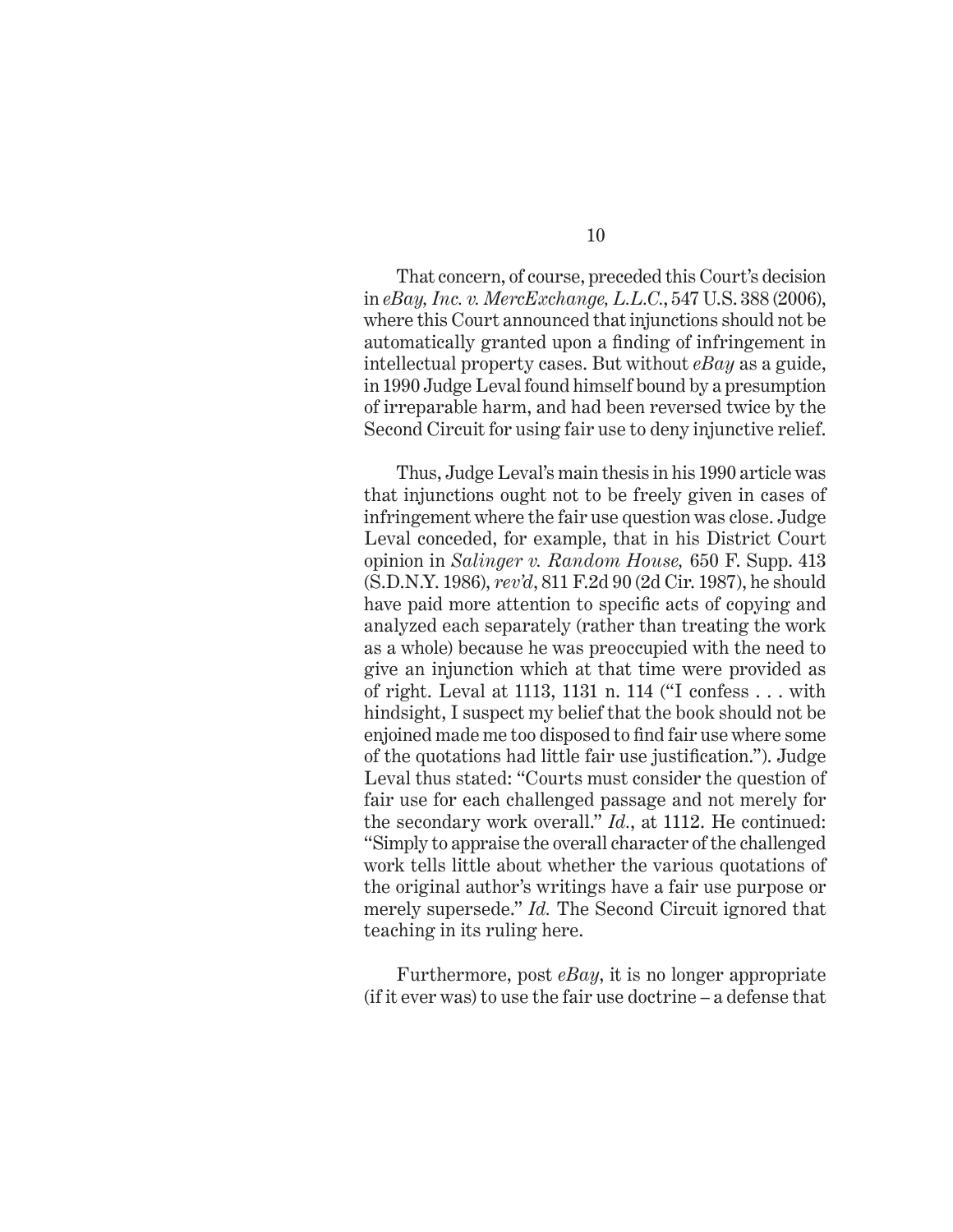brings with it a complete bar to liability – as a proxy for what should instead be a question about public benefit at the remedies stage where an injunction is sought. As in the cases where Judge Leval was reversed as a district judge that caused him to write his 1990 article, the Second Circuit here seemed overly concerned that an injunction would cut off the perceived public benefits of the indexing feature of the Google Books project (no public benefit was annunciated as to the "snippet view" feature). But the fair use inquiry should not be used as a substitute for the separate examination, post-*eBay*, of whether a public benefit from infringement is a factor negating the irreparable harm that an intellectual property owner is required to show to obtain an injunction. The Second Circuit here let its concern for the public benefit get in the way at an inappropriate stage of the case – liability instead of remedies. This Court should grant *certiorari* to return that inquiry to the proper stage of the case.

#### **B. Inventing Around Copyright, To Enable Infringement, is Infringement, Not Fair Use**

This Court has held that where technology is used for no productive purpose other than an attempt to "invent around" the obligation to compensate copyright owners, copying will not be excused. The Second Circuit's decision here, like its decision in the *Aereo* case which this Court recently overturned, missed this message.

The analysis of copyright-evading technologies by this Court begins with the *Sony* case, where this Court considered whether Sony was secondarily liable for copyright infringement because it had "sold equipment with constructive knowledge of the fact that their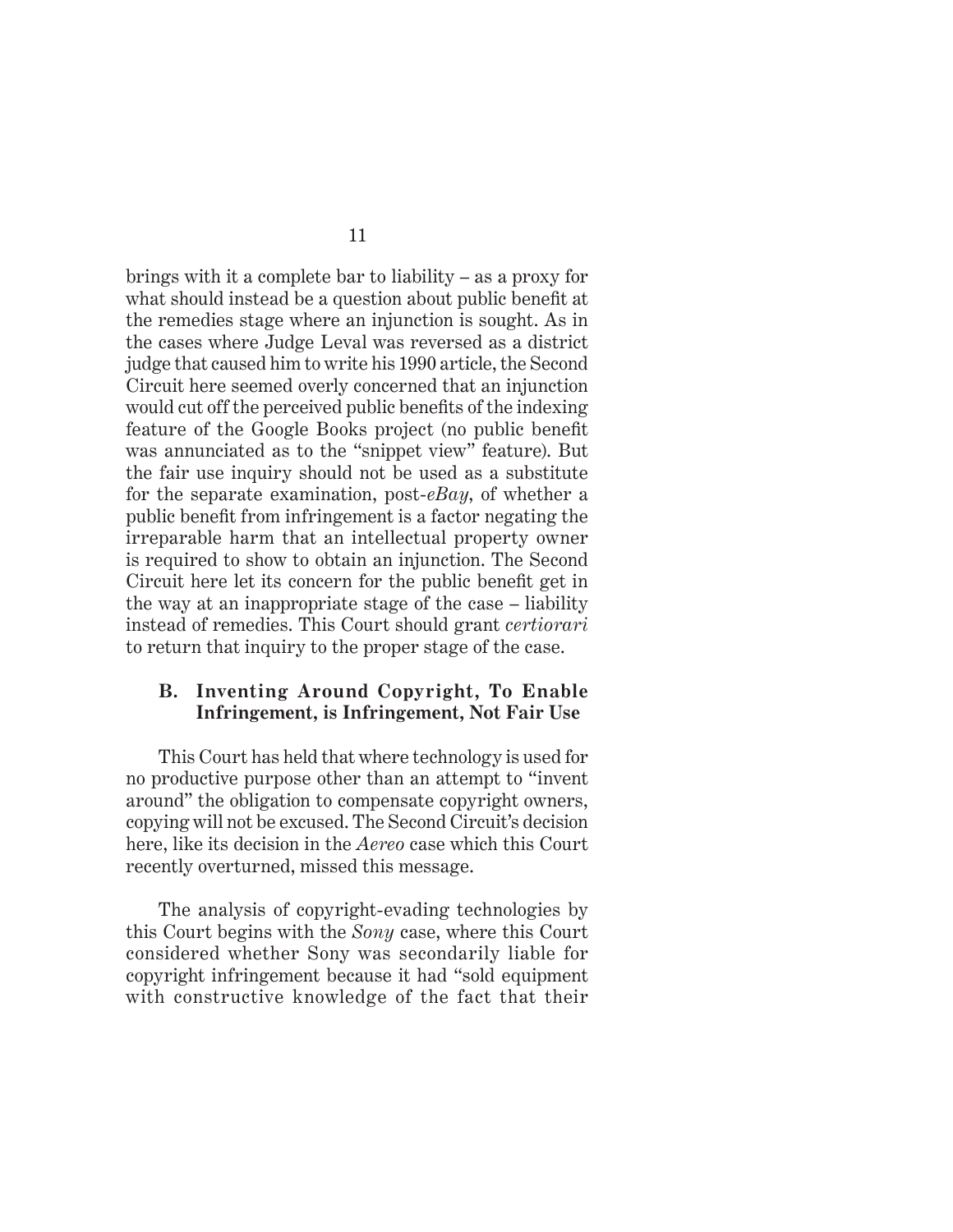customers may use that equipment to make unauthorized copies of copyrighted material." *Sony*, 464 U.S. at 439.

As a case of first impression in copyright law, this Court looked to patent law approaches device design to determine contributory infringement: "When a charge of contributory infringement is predicated entirely on the sale of an article of commerce that is used by the purchaser to infringe a patent, the public interest in access to that article of commerce is necessarily implicated." *Id*. at 440.

This Court determined that the staple article of commerce doctrine in patent law would be a welcome addition to the body of copyright law, explaining:

The staple article of commerce doctrine must strike a balance between a copyright holder's legitimate demand for effective—not merely symbolic—protection of the statutory monopoly, and the rights of others freely to engage in substantially unrelated areas of commerce. Accordingly, the sale of copying equipment, like the sale of other articles of commerce, does not constitute contributory infringement if the product is widely used for legitimate, unobjectionable purposes. Indeed, it need merely be capable of substantial noninfringing uses.

*Id*. at 442. The Court then found substantial noninfringing uses by Sony's customers' "time-shifting" – recording programs at the time of broadcast for later viewing – because time shifting was a fair use. In the course of reaching this conclusion, this Court noted that the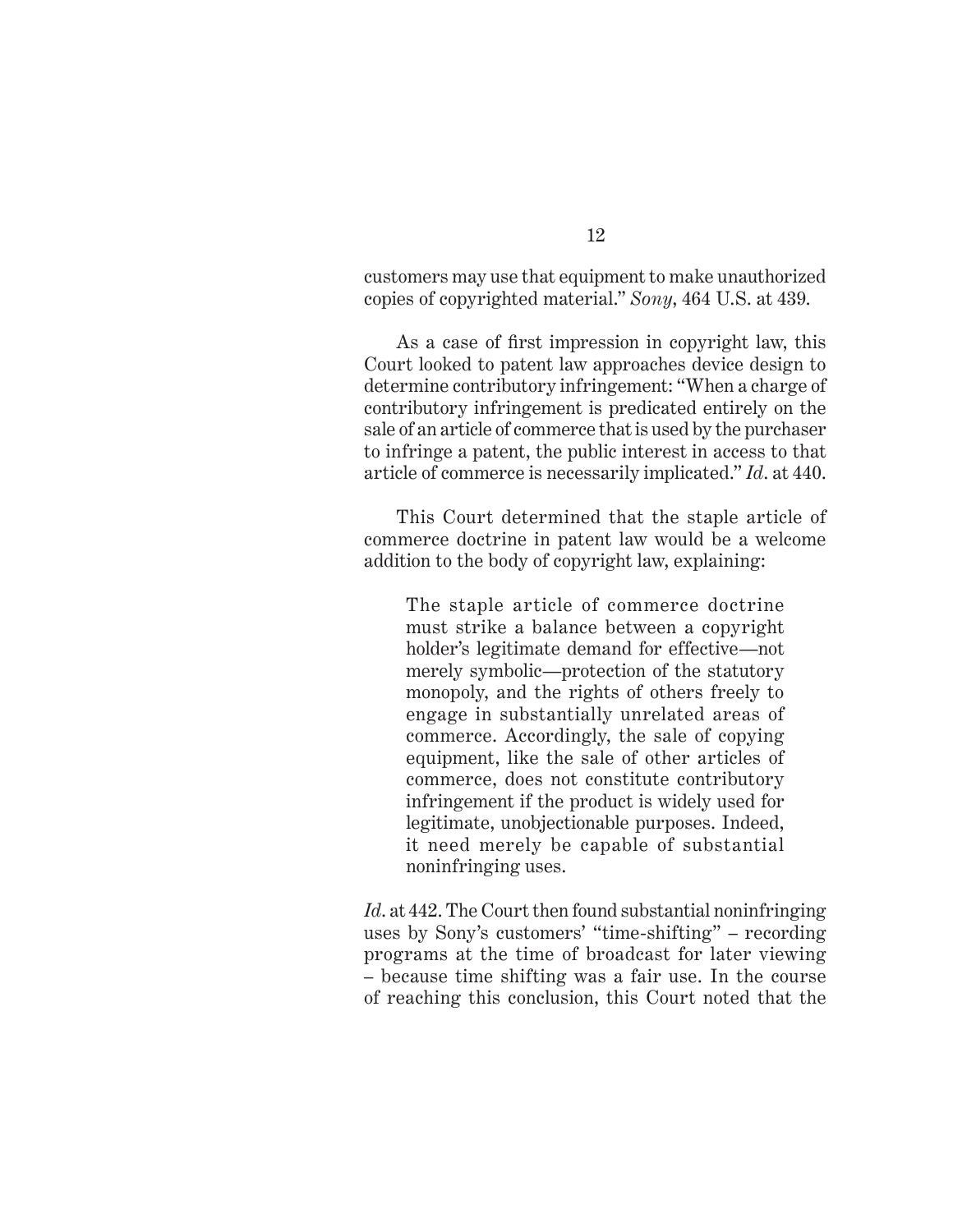evidence supported that people were time shifting in order to enjoy free over-the-air programming at more convenient times, and that there was no evidence of market harm to copyright owners. But had the evidence not supported the existence of widespread noninfringing uses, or that Sony was spreading technology devised only to avoid the copyright law and avoid compensating content creators, this Court presumably would have found Sony liable for secondary infringement.

Thus, twenty-one years later, this Court reached the opposite conclusion from *Sony* when it revisited the impact of technology on copyright in *Metro-Goldwyn-Mayer Studios v. Grokster,* 545 U.S. 913 (2005). In *Grokster*, this Court found liability for peer-to-peer services that allowed customers to transmit millions of copyrighted works (music files, mostly) to each other without compensation to the copyright owners. The defendants had successfully convinced both the district court and the Ninth Circuit that the design of their services avoided triggering either of the traditional tests for secondary copyright infringement.<sup>2</sup>

But this Court reversed the decision of the Ninth Circuit, finding that the defendants had been inducing copyright infringement among their users, which was

<sup>2.</sup> The system at issue in *Grokster* was created to "design around" the holdings of prior court decisions. The Ninth Circuit and Seventh Circuit had found Napster and Aimster, respectively, liable for copyright infringement. *See In re Aimster Copyright Litig*., 334 F.3d 643 (7th Cir. 2003); *A&M Records v. Napster, Inc.*, 239 F.3d 1004 (9th Cir. 2001)**.** To try to evade these rulings, *Grokster* designed its systems differently, and then argued that the architecture of its systems avoided secondary liability.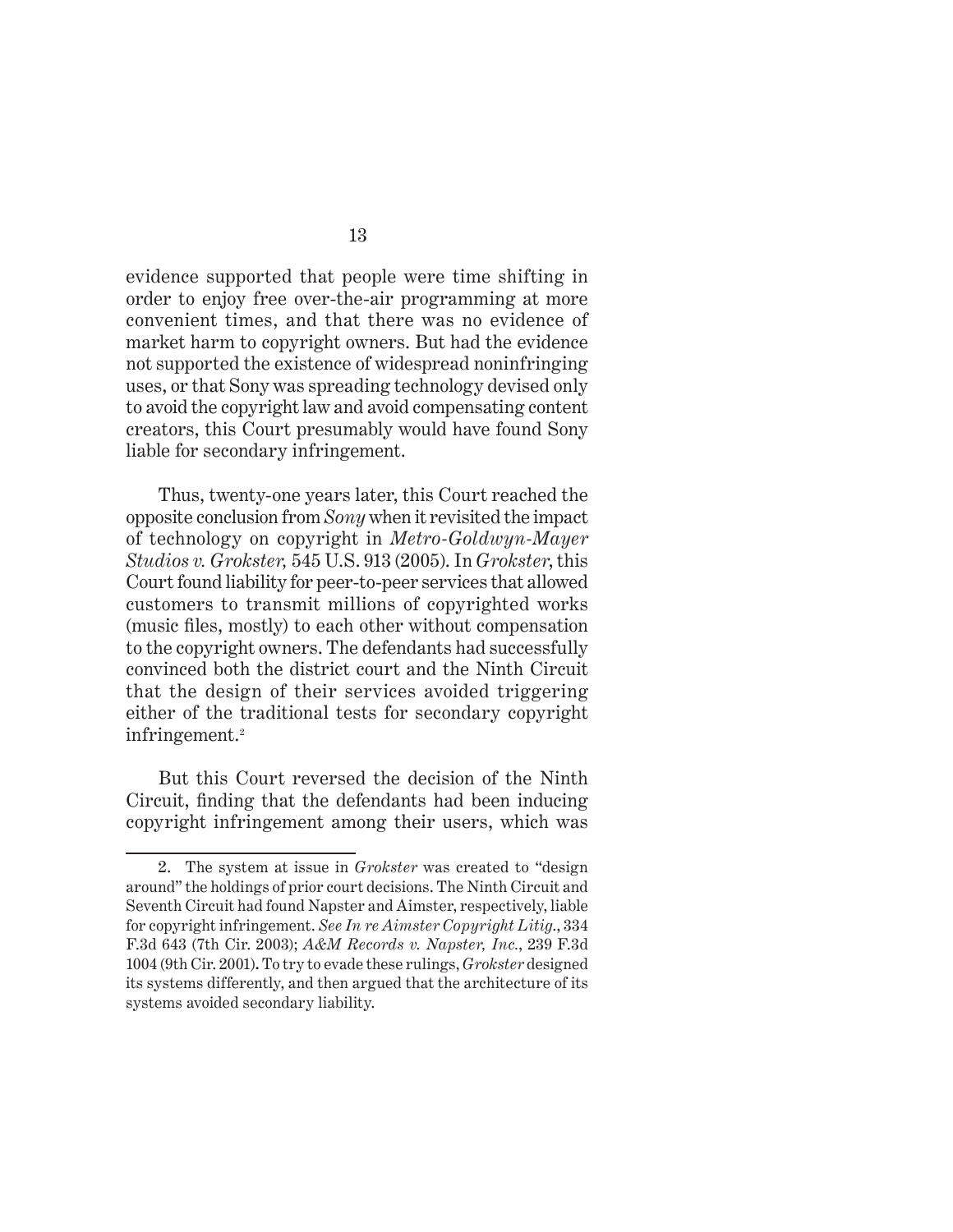a sufficient basis to hold the services liable. Building on *Sony*, this Court explained:

In sum, where an article is **'good for nothing else' but infringement, there is no legitimate public interest in its unlicensed availability**, and there is no injustice in presuming or imputing an intent to infringe. Conversely, the [staple article of commerce] doctrine absolves the equivocal conduct of selling an item with substantial lawful as well as unlawful uses...

*Id*. at 932-33 (emphasis added, citations omitted). In other words, contrasted with the device design in *Sony*, the system design in *Grokster* did not pass muster because the design of technology that lacks independently productive qualities aside from infringement-inducing ones will not be excused from infringement liability.

This Court's approach is thus to look beyond the technical aspects of a technology that enables infringement, instead focusing on the motivations and intent of the designer. Thus, where a party seeks to "invent around" the copyright law, it will not suffice to establish a defense.

The most recent example of this approach can be found in last term's decision in *ABC, Inc. et al. v. Aereo, Inc.*, 134 S. Ct. 2498 (2015). This Court framed the question as: "whether respondent Aereo, Inc., infringes … by selling its subscribers a **technologically complex service** that allows them to watch television programs over the Internet at about the same time as the programs are broadcast over the air. We conclude that it does." *Id*. at 2503.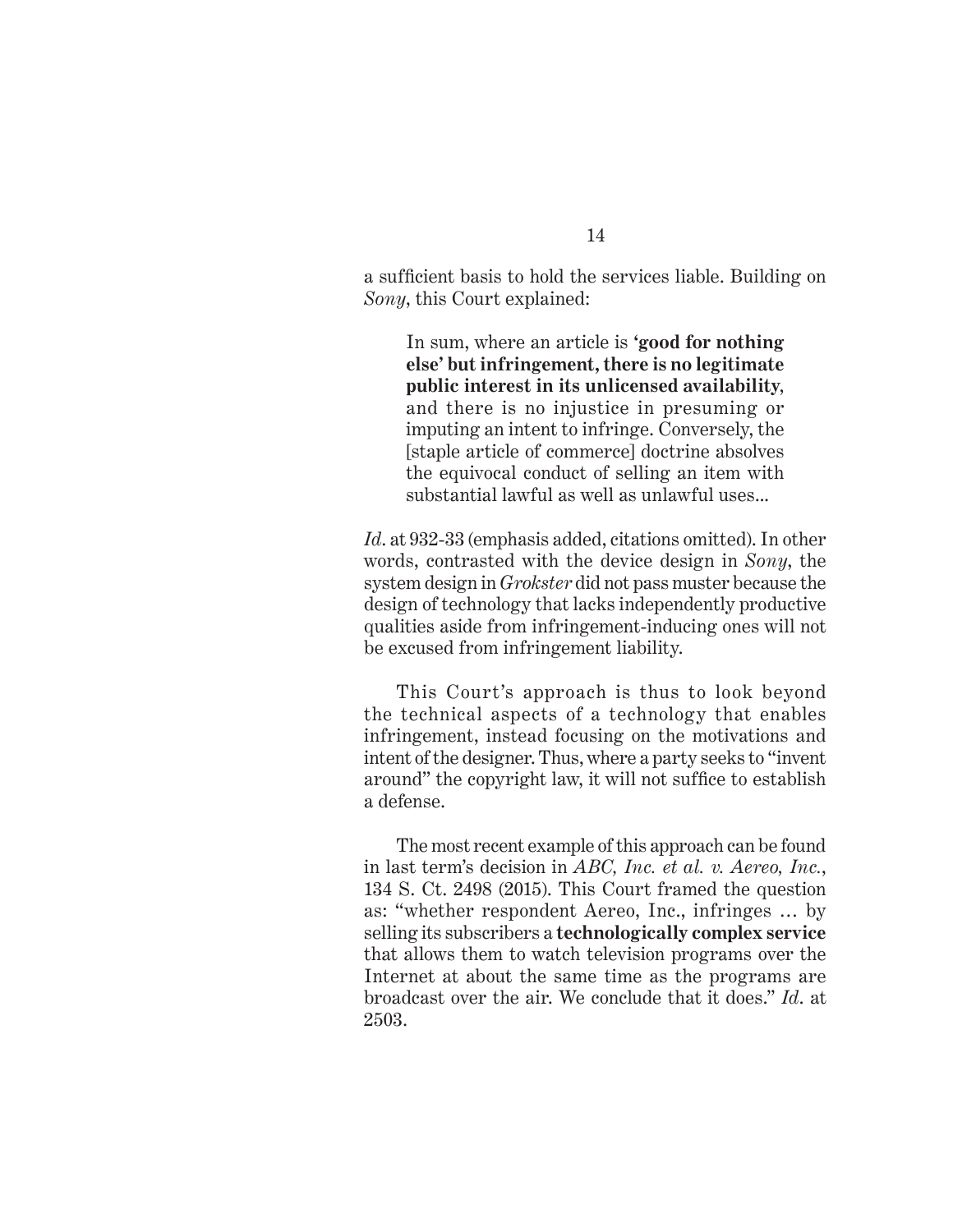Aereo built its system specifically, and openly, to fit within the confines of the decision of the Second Circuit in *Cartoon Network LP v. CSC Holdings, Inc.*, 536 F.3d 121 (2d Cir. 2008). As Second Circuit Judge Denny Chin noted in dissent in the *Aereo* case, "the system is a Rube Goldberg-like contrivance, over-engineered in an attempt to avoid the reach of the Copyright Act and to take advantage of a perceived loophole in the law." *WNET Thirteen v. Aereo, Inc*., 712 F.3d 676, 697 (2d Cir. 2013).

Responding to the argument that the Aereo system could be compared to a copy shop that has no involvement in how its patrons use its machines, the majority of this Court held:

[T]he dissent's copy shop argument, in whatever form, makes too much out of too little…. Here the signals pursue their ordinary course of travel through the universe until today's 'turn of the knob'—a click on a website—activates machinery that intercepts and reroutes them to Aereo's subscribers over the Internet. **But this difference means nothing to the subscriber. It means nothing to the broadcaster. We do not see how this single difference, invisible to subscriber and broadcaster alike, could transform a system** that is for all practical purposes a traditional cable system into "a copy shop that provides its patrons with a library card."

*Aereo*, 134 S. Ct. at 2507 (emphasis added). Like Grokster before it, the technology used by Aereo, while clever, had no productive use other than to infringe.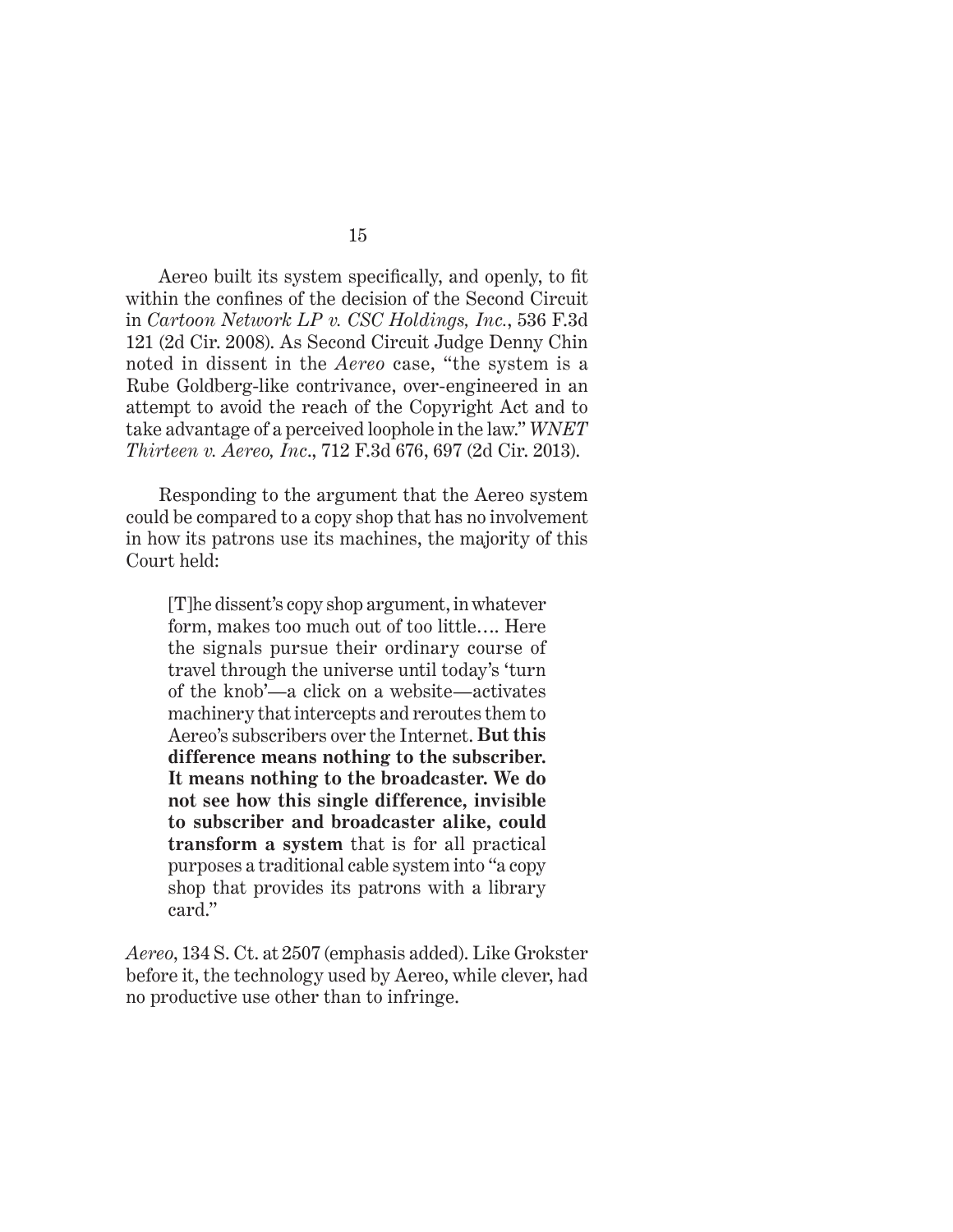Turning then to this case, Google's argument is another clever variant on what both the *Grokster* and *Aereo* defendants failed to persuade this Court. Google copied millions of copyrighted works in full, and maintains copies of those books in full, sharing various parts of the books as it sees fit, all without seeking permission from the copyright owners.

Google seeks to divert attention away from the underlying, full-text database of the copyrighted works, to the software application it has written to take advantage of that database, an application that limits how much of each work that a particular user can see at any one time ("snippet view"). It is as if Google photocopied an entire book, and then allowed people to read portions of the book through a piece of cardboard with a hole cut out of it. The product is of limited use to the consumer, while the technology is used in a counterproductive manner for no reason that benefits the consumer, unlike in *Sony*. But the justification does not escape the fact that there is an unlicensed, infringing, full-text copy of the book behind the piece of cardboard.

Google could easily provide full-text access to every book that it has scanned and maintained to users, either free or for a fee. And users – there is no doubt – would welcome that type of access and likely pay for it. The only reason Google employs the "piece of cardboard" screen over its database is to try invent around copyright – in this case through a fair use defense of its own design.

Sony was motivated by profit for sure, but to create a product that enhanced consumers' ability to enjoy the content already being provided to them by the content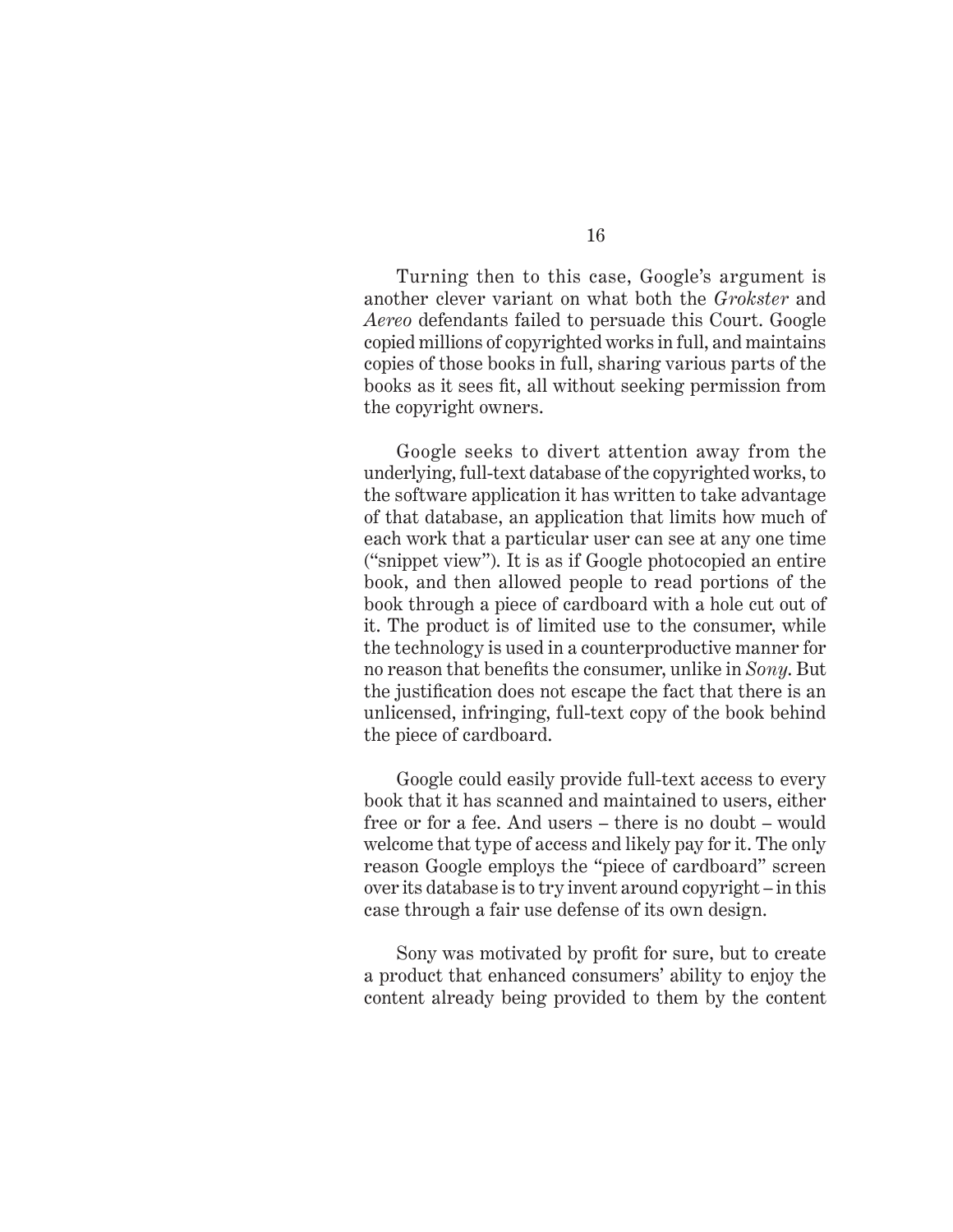owners, in a way that would not impact the content owners' rights. It has never been suggested (as far as *amici* know) that Sony developed the Betamax as a ruse to concoct a fair use defense and to deliver content into the hands of consumers against the wishes of copyright owners. Sony also made no effort to hobble their own technology in order to stay on the right side of fair use.

Google plainly took the opposite tack, like Grokster and Aereo before it. All of these companies, each in their own way, started with a copyright defense and engineered backward from there to build their systems.

Grokster built peer-to-peer systems that "did not provide the distributors with actual knowledge of specific acts of infringement," *Grokster*, 595 U.S. at 927, because the earlier *Napster* and *Aimster* cases had turned on the issue of knowledge. Aereo, similarly, expressly built its "Rube Goldberg-like contrivance" to mimic the system at issue in *Cartoon Network*, to make "individual copies" for each subscriber, at the subscriber's direction, to avoid infringement.

This Court soundly rejected both of those attempts, signaling that inventing around the copyright laws, for that purpose and that purpose only, will not be given a free pass. Google argues that its use has transformed the underlying works, but it cannot say how because it is a fiction. Instead, it is just another attempt to put form before substance, using technology to build a system that appears to meet the technical criteria of the law, while ignoring the big picture.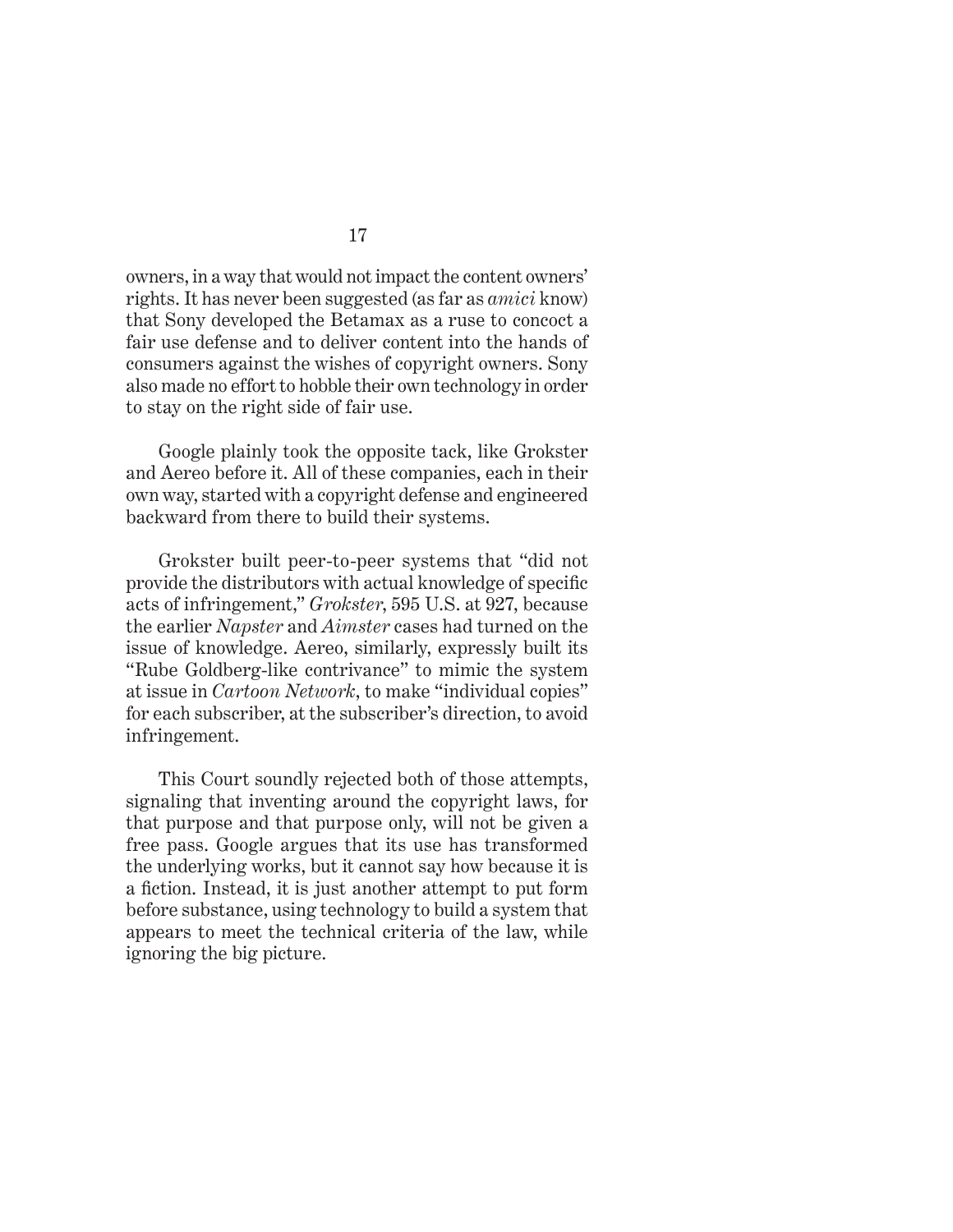The Second Circuit, as it mistakenly did in *Aereo*, bought into that fiction. In so doing, it expanded this Court's use of the word "transformation" from *Campbell* way too far to cover "expanded utility" instead of "added expression." By comparison with this Court's language, the test articulated by the Second Circuit looks like this:

| Supreme Court in <i>Campbell</i>  | Second Circuit in <i>Google Books</i> |
|-----------------------------------|---------------------------------------|
| whether the new work              | where the new form of the             |
| "adds something new, with a       | existing work "communicates"          |
| further purpose or different      | something new" or "expands"           |
| character, altering the           | its utility." Authors' Guild,         |
| first with new expression,        | 804 F.3d, at 214 (emphasis            |
| meaning, or message."             | added).                               |
| <i>Campbell</i> , 510 U.S. at 579 |                                       |
| (emphasis added).                 | Providing a new way                   |
|                                   | of accessing works or                 |
|                                   | "information about" them is           |
|                                   | transformative $(id.$ at 215-         |
|                                   | 17); no alteration of the work        |
|                                   | necessary; no new expression,         |
|                                   | meaning or message required.          |
|                                   | <i>Id.</i> at 220                     |

This Court should grant *certiorari* to correct the Second Circuit's incorrect holding that improving utility or access by using search technology can be a fair use where nothing about the underlying works is changed. In 1990 Judge Leval also spoke approvingly of using the original work as "raw material," Leval at 1111, but nothing in his original article, or this Court's adoption of it in considering "transformation" in *Campbell*, suggests that there is any justification for using copyrighted works as the "raw materials" for a commercial product that merely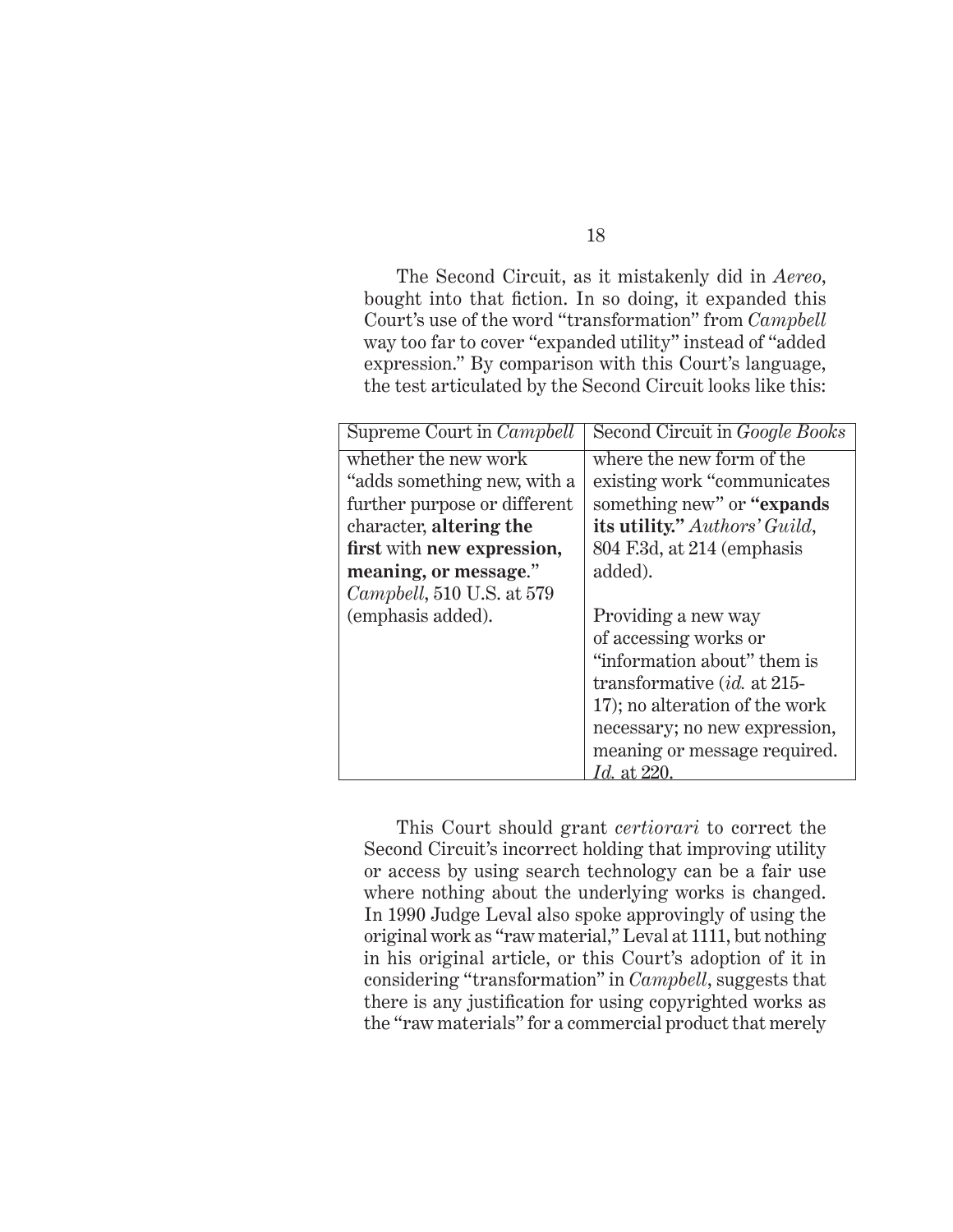repackages the unchanged full text of those copyrighted works for consumption in the digital age. Rather, like the technology in *Grokster* and *Aereo*, "search" can provide a public benefit to consumers, but it cannot excuse the obligation to compensate copyright owners when the technological system is built on the backs of their work without permission.<sup>3</sup>

#### **C. The Second Circuit's Decision Ignored Improperly The Required Qualitative Analysis of Google's Takings In Favor Of A Quantitative Analysis, Erroneously Impacting Its View Of Potential Market Harm**

The Second Circuit also engaged in a flawed analysis of the third statutory factor: "the amount and substantiality of the portion used in relation to the copyrighted work as a whole." By focusing on an overly quantitative analysis of what a single user could obtain from the several books at issue, and whittling that number down to 16%, *Authors' Guild*, 804 F.3d at 221-23, the decision ignored the teachings of this Court. And that finding improperly influenced the Second Circuit's analysis of the fourth factor as well.

In *Harper & Row Publishers, Inc. v. Nation Enterprises*, 471 U.S. 539 (1985), this Court overturned the Second Circuit's finding of fair use even though it recognized that the secondary work was for a purpose stated in the preamble of Section 107 and qualified as "news." This Court held that although the excerpts used by

<sup>3.</sup> "Snippet view" is nothing like a "lengthy critical study" of a sonnet with "fragments dispersed throughout the work of criticism [that] may well quote every word of the poem" and still be a fair use. Leval at 1123.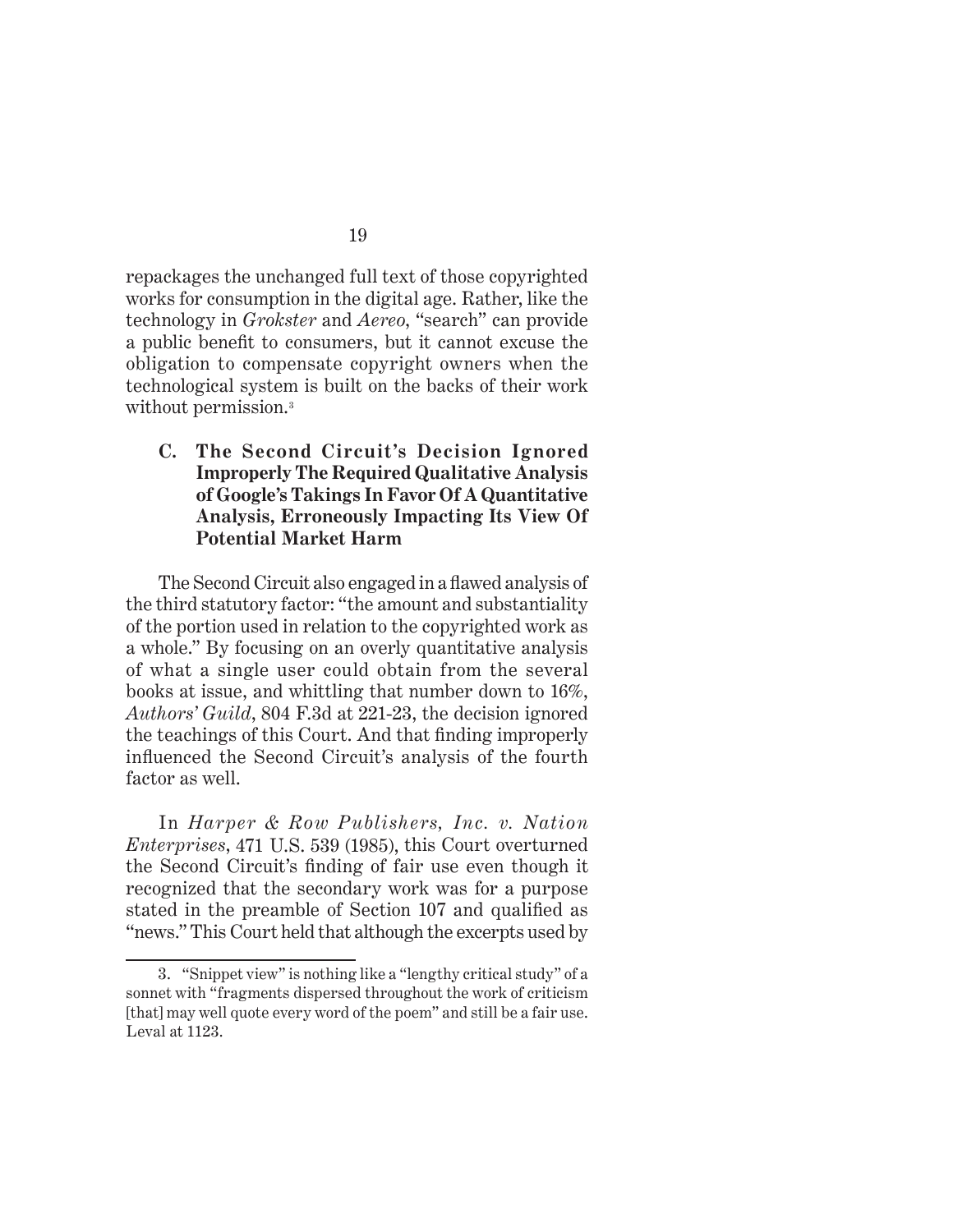the defendant from President Ford's memoirs constituted a quantitatively insubstantial portion of the work, the excerpts represented "the heart of the book" and were qualitatively substantial in view of their expressive value and their key role in the infringing work. 471 U.S. at 564- 65. Thus, the Second Circuit here first erred by failing to analyze at all the qualitative substance of what was taken by Google from the works of the three authors involved, but that error is rendered even worse since millions of books that were scanned and made subject to Google's "snippet view" are impacted by the decision.

Indeed, the excerpts used in Google's "snippet view" can often be much longer than the 400-word excerpt of Gerald Ford's memoirs found to be unfair in *Harper & Row*. Even Judge Leval agreed in 1990 that *Harper & Row* embodied the correct result. *See* Leval, at 1120, 1123. In this case the Second Circuit ignored the teaching of *Harper & Row* and Judge Leval's own recognition of its correct result. *See also Cambridge Univ. Press v. Patton*, 769 F.3d 1232, 1271 (11th Cir. 2014) (each excerpt of each work must be qualitatively examined on its own).<sup>4</sup>

ASJA is particularly concerned about the lack of qualitative analysis, since many of ASJA's authors publish shorter works or "modular" works where even 16% could easily usurp the "heart" of the works and impact their market value. In the short time between the Second Circuit's opinion and the filing of this brief, ASJA has

<sup>4.</sup> In *Cambridge*, the Court also held that a "10 percent-orone-chapter approach" (as used by the district court in that case based on various industry guides concerning electronic reserves), was not relevant to an individualized fair use analysis. *Cambridge*, 769 F.3d at 1272. Of course, here Google "snippet view" is not used for purposes of "electronic reserves."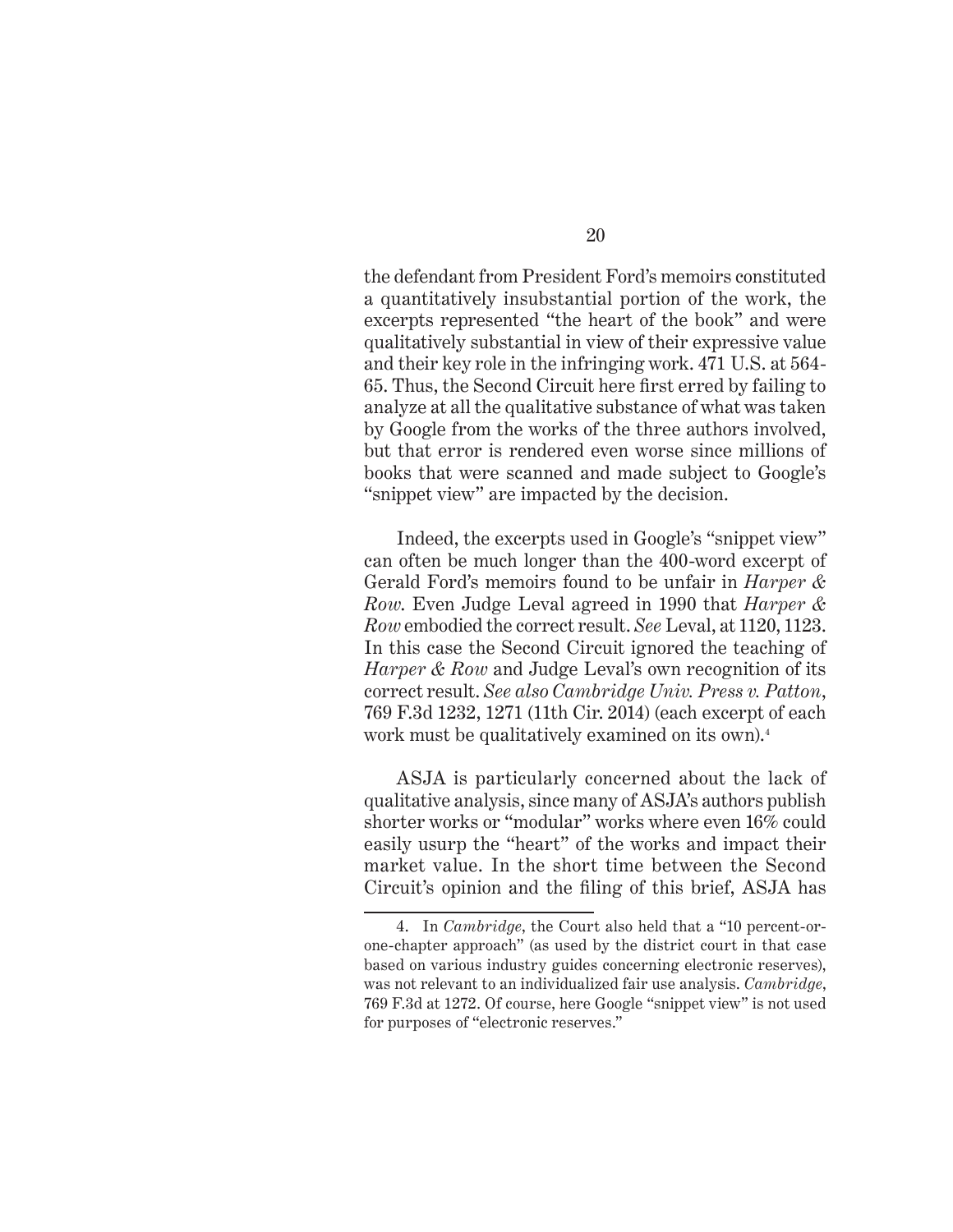found over two hundred examples where ASJA members believe the "heart" of their work is available on Google's "snippet view."

The impact of the Second Circuit's decision is particularly pernicious for authors of short non-fiction works such as the many members of ASJA who write journal articles and other short works. Such authors are often times paid by "page views." For example, an article or book chapter on "7 tips for networking at holiday parties," will receive many fewer page views if the 7 tips are revealed in a Google "snippet view." A reference to the underlying work or where it can be accessed or purchased still results in lost income to the author.

Moreover, the "16%" conclusion reached by the Second Circuit is not universal, but all authors are now stuck with the decision. For example, former President of ASJA, Minda Zetlin, who did not give Google permission to provide a "snippet" view of her book "The Geek Gap," which she co-authored with her husband, found that about onethird of that work is available on Google's "snippet view." The book is an examination of the difficult relationship between business people and technology people in most organizations recounted by a married couple who happen to be a business person and a technology person. It is not a narrative where each chapter builds on the next, but is rather a modular work and some of the most interesting chapters that look at this relationship throughout history are mostly included in "snippet" view, usurping the need to purchase the book.<sup>5</sup>

<sup>5.</sup> *See* https://books.google.com/books?id=X8ZHSFz7ZaIC&p rintsec=frontcover&dq=asja+guide+to+freelance&hl=en&sa=X& ved=0ahUKEwifyJfzlJvKAhUBy2MKHYfNAdwQ6AEINzAC%20 -%20v=onepage&q&f=false#v=onepage&q&f=false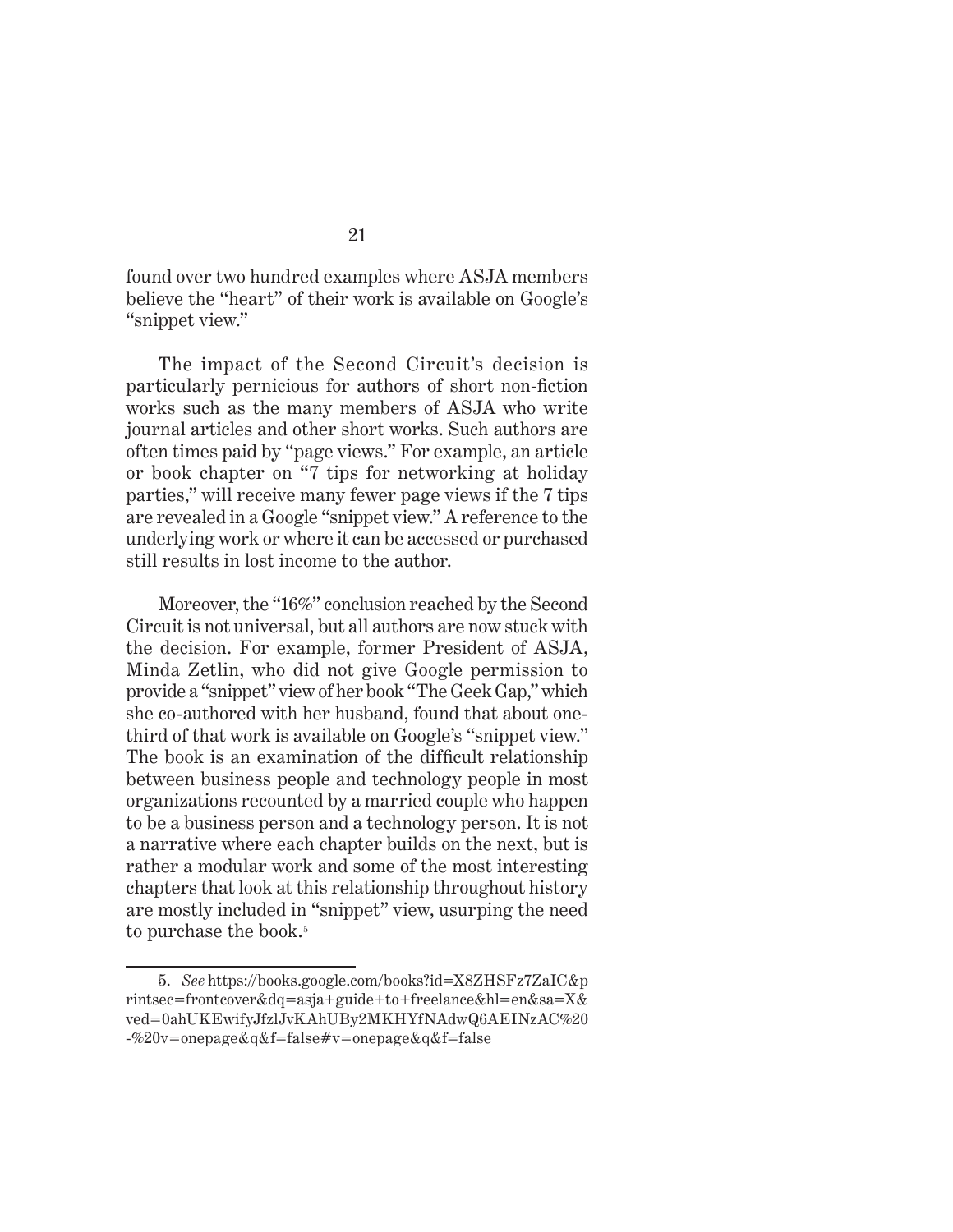The Second Circuit's rationale for its finding was also deeply flawed due to an erroneous assumption that consumers would not try to game the Google system to obtain free access to larger portions of works or to obtain their "heart" despite Google's "hole in the cardboard" design. For example, one ASJA author has learned that her textbook was being used for a class at a well-known University. The students in the class banded together, purchased one copy of the book, and then each student in the group used terms in the purchased copy to search different terms on Google "snippet view." By doing this, they were able collectively to obtain nearly the entire book – and certainly enough of what was being used for the class so that all the students in the group did not need to purchase the book. Further, it is not difficult for a single-user to use a different VPN to go back in a subsequent session to obtain more than he or she did the first time.

Another ASJA member, Kelly Enright, reports that the entire first chapter of her book "Osa and Martin: For the Love of Adventure" can be found on Google's "snippet view" without her permission. She has learned that high school students are using this chapter for National History Day reports – instead of buying the book, they are referencing only the first chapter and focusing their projects on the time period covered by that chapter, resulting in a serious impact on her sales.<sup>6</sup>

In *Harper & Row*, this Court pointed out that the fourth factor, the effect of the infringing use upon the

<sup>6.</sup> *See* https://books.google.com/books?id=YUhm8uoT7QcC& printsec=frontcover&dq=inauthor:Kelly+inauthor:Enright&hl=en &sa=X&ved=0ahUKEwi-wIHEhKPKAhUI8x4KHbgiCnQQ6AEI IzAB#v=onepage&q&f=false